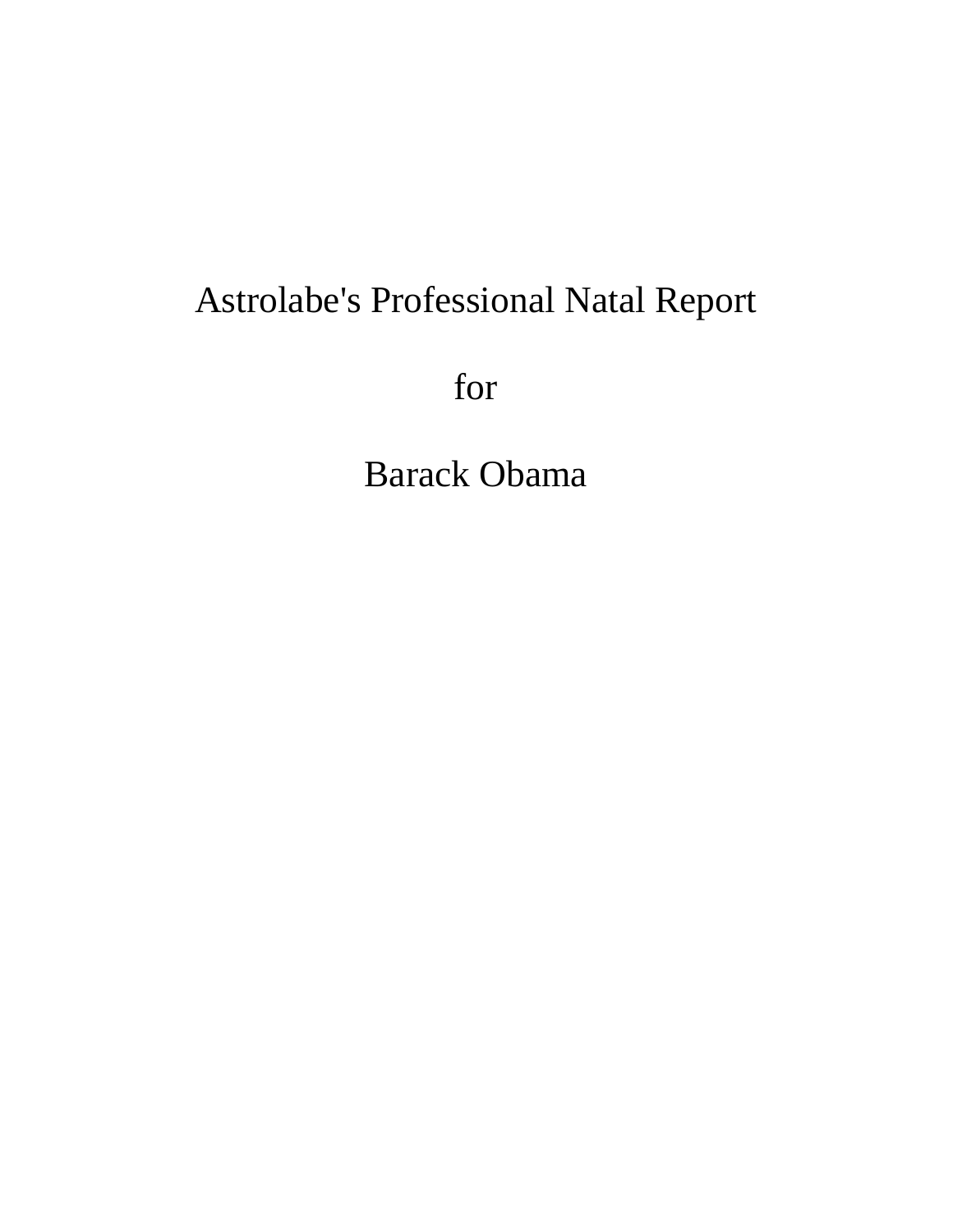



| Symbols of the Planets and Signs                                                                                                       |                                                                                                                                          |                                                            |                                                                                                                                              |                                                                                                                                |  |  |  |  |
|----------------------------------------------------------------------------------------------------------------------------------------|------------------------------------------------------------------------------------------------------------------------------------------|------------------------------------------------------------|----------------------------------------------------------------------------------------------------------------------------------------------|--------------------------------------------------------------------------------------------------------------------------------|--|--|--|--|
| $\odot$ = Sun<br>$\mathcal{D} = \mathbf{Moon}$<br>$\frac{8}{4}$ = Mercury<br>$\mathcal{Q}$ = Venus<br>$\sigma$ = Mars<br>$4 =$ Jupiter | $\bar{D}$ = Saturn<br>$\mathcal{H}$ = Uranus<br>$\frac{4}{2}$ = Neptune<br>$\hat{P} =$ Pluto<br>$\Omega = N$ . Node<br>$A_S =$ Ascendant | $M_c = Midheaven$<br>$\delta$ = Chiron<br>$R =$ Retrograde | $T = \text{Aries}$<br>$\delta$ = Taurus<br>$\mathbb{I} =$ Gemini<br>$\odot$ = Cancer<br>$\Omega = \text{Leo}$<br>$\mathbb{U} = \text{Virgo}$ | $=$ $=$ Libra<br>$\mathbb{R}$ = Scorpio<br>$\chi$ = Sagittarius<br>$\beta$ = Capricorn<br>$\infty$ = Aquarius<br>$H = P$ isces |  |  |  |  |

Astrolabe Software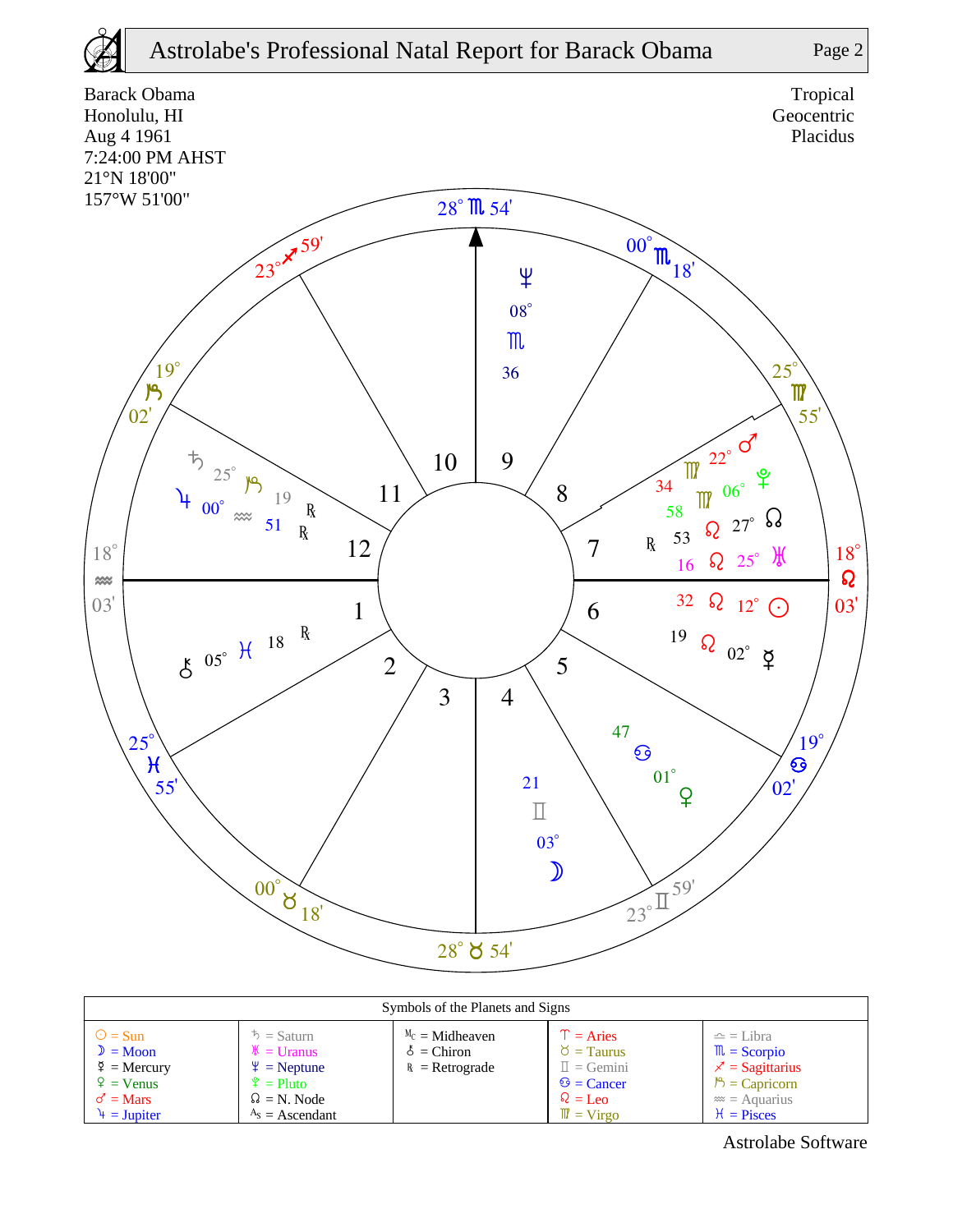

### *Planetary Positions*

| <b>Planet</b> |                 |       | <b>Sign</b> |                    |              | Longitude       |     |               | <b>Declination</b> |  |  |
|---------------|-----------------|-------|-------------|--------------------|--------------|-----------------|-----|---------------|--------------------|--|--|
| ⊙             | Sun             | is in |             | $\Omega$ Leo       | $12^{\circ}$ | 32 <sup>'</sup> | 52" | $+17^\circ$   | 02' 38"            |  |  |
| ᠉             | Moon            | is in |             | $\mathbb I$ Gemini | $3^\circ$    | 21'             | 29" | $+15^\circ$   | 40' 48"            |  |  |
| ¥.            | Mercury         | is in |             | $\Omega$ Leo       | $2^{\circ}$  | 19'             | 53" | $+20^\circ$   | 41' 58"            |  |  |
| ¥             | Venus           | is in |             | <b>6</b> Cancer    | $1^{\circ}$  | 47'             | 20" | $+21^{\circ}$ | 38' 15"            |  |  |
| ර             | Mars            | is in |             | $\mathbb{M}$ Virgo | $22^{\circ}$ | 34'             | 35" | $+3^\circ$    | 36' 38"            |  |  |
| 4             | Jupiter         | is in |             | $\approx$ Aquarius | $0^{\circ}$  | 51'             | 31" | $-20^\circ$   | 35' 31"            |  |  |
| ゎ             | Saturn          | is in |             | $\beta$ Capricorn  | $25^{\circ}$ | 19'             | 50" | $-21^\circ$   | 15' 05"            |  |  |
| Ж             | Uranus          | is in |             | $\Omega$ Leo       | $25^{\circ}$ | 16'             | 15" | $+13^\circ$   | 45' 28"            |  |  |
| Ψ             | Neptune         | is in |             | <b>III</b> Scorpio | $8^\circ$    | 36'             | 20" | $-12^{\circ}$ | 41' 48"            |  |  |
| ೪             | Pluto           | is in |             | $\mathbb{M}$ Virgo | $6^{\circ}$  | 58'             | 40" | $+20^\circ$   | 34' 03"            |  |  |
| ᠺ             | N. Node         | is in |             | $\Omega$ Leo       | $27^\circ$   | 53'             | 39" | $+12^{\circ}$ | 12' 27"            |  |  |
|               | $AS$ Ascendant  | is in |             | $\approx$ Aquarius | $18^\circ$   | 03'             | 56" | $-15^\circ$   | 25' 09"            |  |  |
|               | $M_C$ Midheaven | is in |             | m Scorpio          | $28^\circ$   | 54'             | 15" | $-19^\circ$   | 55' 07"            |  |  |
| δ             | Chiron          | is in |             | H Pisces           | $5^\circ$    | 18'             | 59" | $-3^\circ$    | 58' 06"            |  |  |
|               |                 |       |             |                    |              |                 |     |               |                    |  |  |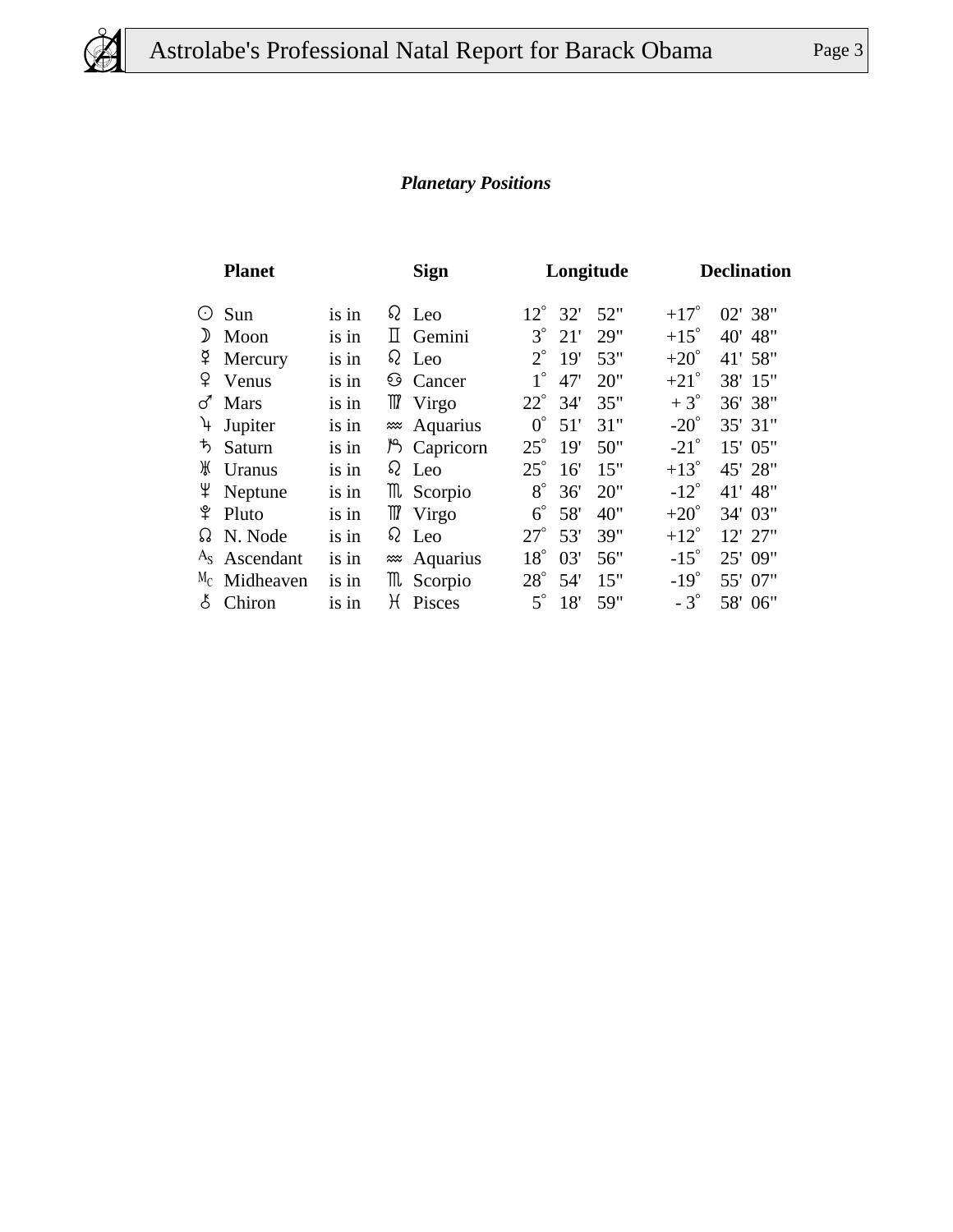

### *Planetary Aspects*

| Your | Sun         | is | Square                   | Neptune   | The orb is | $3^\circ$   | 57' |
|------|-------------|----|--------------------------|-----------|------------|-------------|-----|
| Your | Sun         | is | Opposite                 | Ascendant | The orb is | $5^\circ$   | 31' |
| Your | Moon        | is | Sextile                  | Mercury   | The orb is | $1^{\circ}$ | 02' |
| Your | Moon        | is | Semisextile              | Venus     | The orb is | $1^{\circ}$ | 34' |
| Your | Moon        | is | Trine                    | Jupiter   | The orb is | $2^{\circ}$ | 30' |
| Your | Moon        | is | Square                   | Pluto     | The orb is | $3^\circ$   | 37' |
| Your | Moon        | is | Square                   | N. Node   | The orb is | $5^{\circ}$ | 28' |
| Your | Moon        | is | Opposite                 | Midheaven | The orb is | $4^\circ$   | 27' |
| Your | Moon        | is | Square                   | Chiron    | The orb is | $1^{\circ}$ | 57' |
| Your | Mercury     | is | Semisextile              | Venus     | The orb is | $0^{\circ}$ | 33' |
| Your | Mercury     | is | Opposite                 | Jupiter   | The orb is | $1^{\circ}$ | 28' |
| Your | Mercury     | is | Trine                    | Midheaven | The orb is | $3^\circ$   | 26' |
| Your | Venus       | is | Quincunx                 | Jupiter   | The orb is | $0^{\circ}$ | 56' |
| Your | Venus       | is | Sextile                  | N. Node   | The orb is | $3^\circ$   | 54' |
| Your | Venus       | is | Sesquiquadrate Ascendant |           | The orb is | $1^{\circ}$ | 17' |
| Your | Venus       | is | Trine                    | Chiron    | The orb is | $3^\circ$   | 32' |
| Your | <b>Mars</b> | is | Trine                    | Saturn    | The orb is | $2^{\circ}$ | 45' |
| Your | <b>Mars</b> | is | Semisquare               | Neptune   | The orb is | $1^{\circ}$ | 02' |
| Your | Jupiter     | is | Conjunct                 | Saturn    | The orb is | $5^\circ$   | 32' |
| Your | Jupiter     | is | Sextile                  | Midheaven | The orb is | $1^{\circ}$ | 57' |
| Your | Saturn      | is | Quincunx                 | Uranus    | The orb is | $0^{\circ}$ | 04' |
| Your | Saturn      | is | Sextile                  | Midheaven | The orb is | $3^\circ$   | 34' |
| Your | Uranus      | is | Conjunct                 | N. Node   | The orb is | $2^{\circ}$ | 37' |
| Your | Uranus      | is | Opposite                 | Ascendant | The orb is | $7^\circ$   | 12' |
| Your | Uranus      | is | Square                   | Midheaven | The orb is | $3^\circ$   | 38' |
| Your | Neptune     | is | Sextile                  | Pluto     | The orb is | $1^{\circ}$ | 38' |
| Your | Neptune     | is | Trine                    | Chiron    | The orb is | $3^\circ$   | 17' |
| Your | Pluto       | is | Opposite                 | Chiron    | The orb is | $1^{\circ}$ | 40' |
| Your | N. Node     | is | Square                   | Midheaven | The orb is | $1^{\circ}$ | 01' |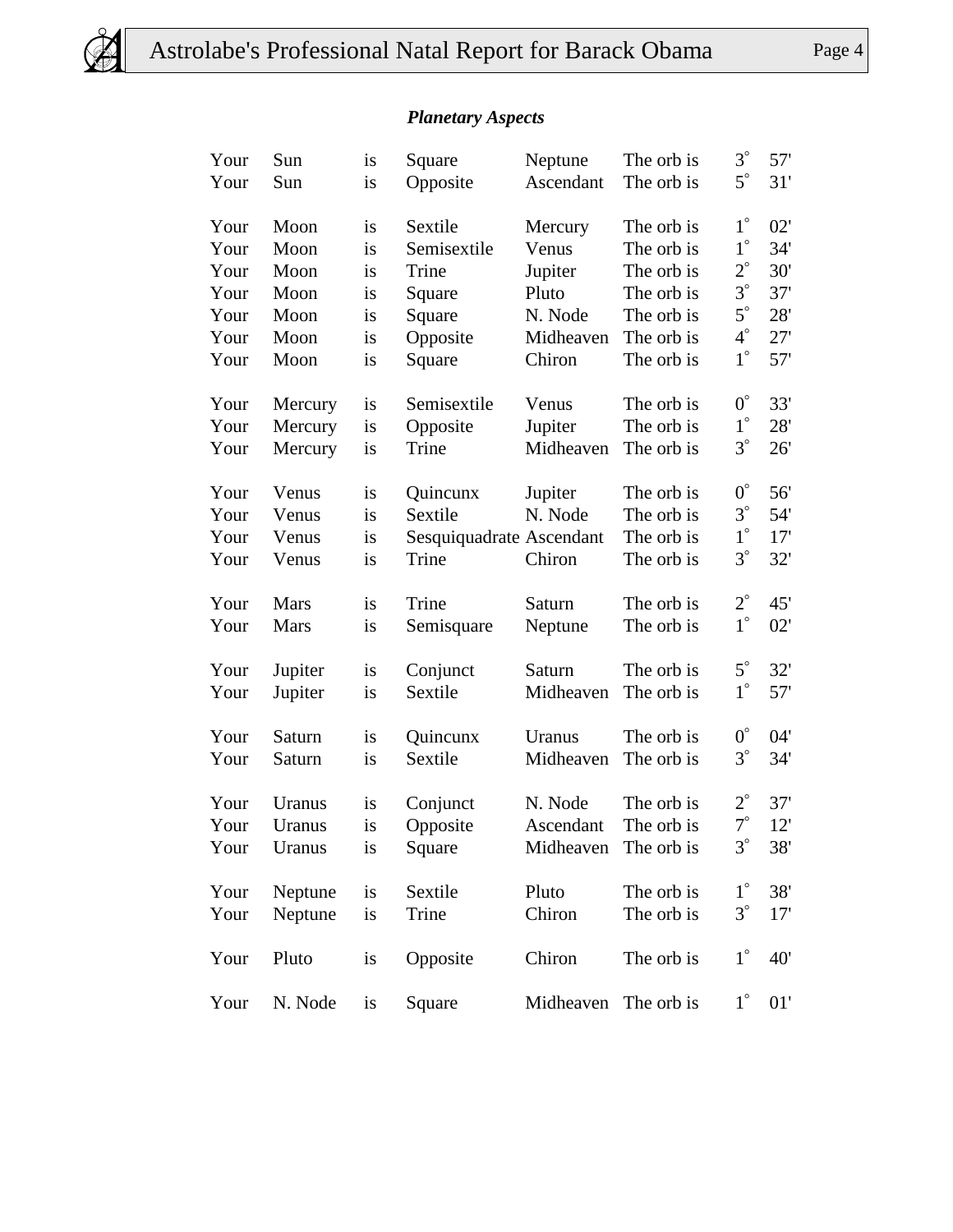

#### *Planets in Elements and Modes*

| Fire     | $\Omega$ : 〇 2 Ж $\Omega$                                                                                                                   | Total = $4$ | Weighted Score = $10$ |
|----------|---------------------------------------------------------------------------------------------------------------------------------------------|-------------|-----------------------|
| Earth    | : ♂ち♀                                                                                                                                       | Total = $3$ | Weighted Score = $6$  |
| Air      | : $\mathbb{D}$ 4 A <sub>S</sub>                                                                                                             | Total = $3$ | Weighted Score $= 14$ |
| Water    | $\frac{1}{2}$ $\frac{1}{2}$ $\frac{1}{2}$ $\frac{1}{2}$ $\frac{1}{2}$ $\frac{1}{2}$ $\frac{1}{2}$ $\frac{1}{2}$ $\frac{1}{2}$ $\frac{1}{2}$ | Total = $4$ | Weighted Score = $6$  |
| Cardinal | ・♀ゎ                                                                                                                                         | Total = $2$ | Weighted Score $= 5$  |
| Fixed    | : $\bigcirc$ ¤ + $\mathcal{H}$ $\mathcal{H}$ $\Omega$ $A_S$ $M_C$                                                                           | $Total = 8$ | Weighted Score $= 21$ |
| Mutable  | $: \mathbb{D} \mathcal{J} \mathfrak{L} \mathcal{S}$                                                                                         | Total = $4$ | Weighted Score = $10$ |

#### *Weights Used Above*

| Sun                    | $= 6$ Moon |       | $= 6$ Mercury $= 3$ Venus           |  | $=$ 3 |
|------------------------|------------|-------|-------------------------------------|--|-------|
| Mars $=3$ Jupiter      |            |       | $= 2$ Saturn $= 2$ Uranus $= 1$     |  |       |
| Neptune $= 1$ Pluto    |            |       | $= 1$ N. Node $= 0$ Ascendant $= 6$ |  |       |
| Midheaven $= 2$ Chiron |            | $= 0$ |                                     |  |       |

### **Introduction**

*This report presents the raw materials that you have been given for building a life. It outlines how the overall shape of your chart reflects the overall shape of your personality. It shows what your greatest challenges are likely to be, the strengths you have been given to meet these challenges, and the main arenas you are given for playing out your life's drama.* 

*You may notice certain places where the information seems contradictory. This is to be expected, because people are complex. For example, in some situations you may be shy and in others, aggressive. When you see repeated patterns, though, take special note: these are apt to be the dominant themes in your life.* Astrolabe Software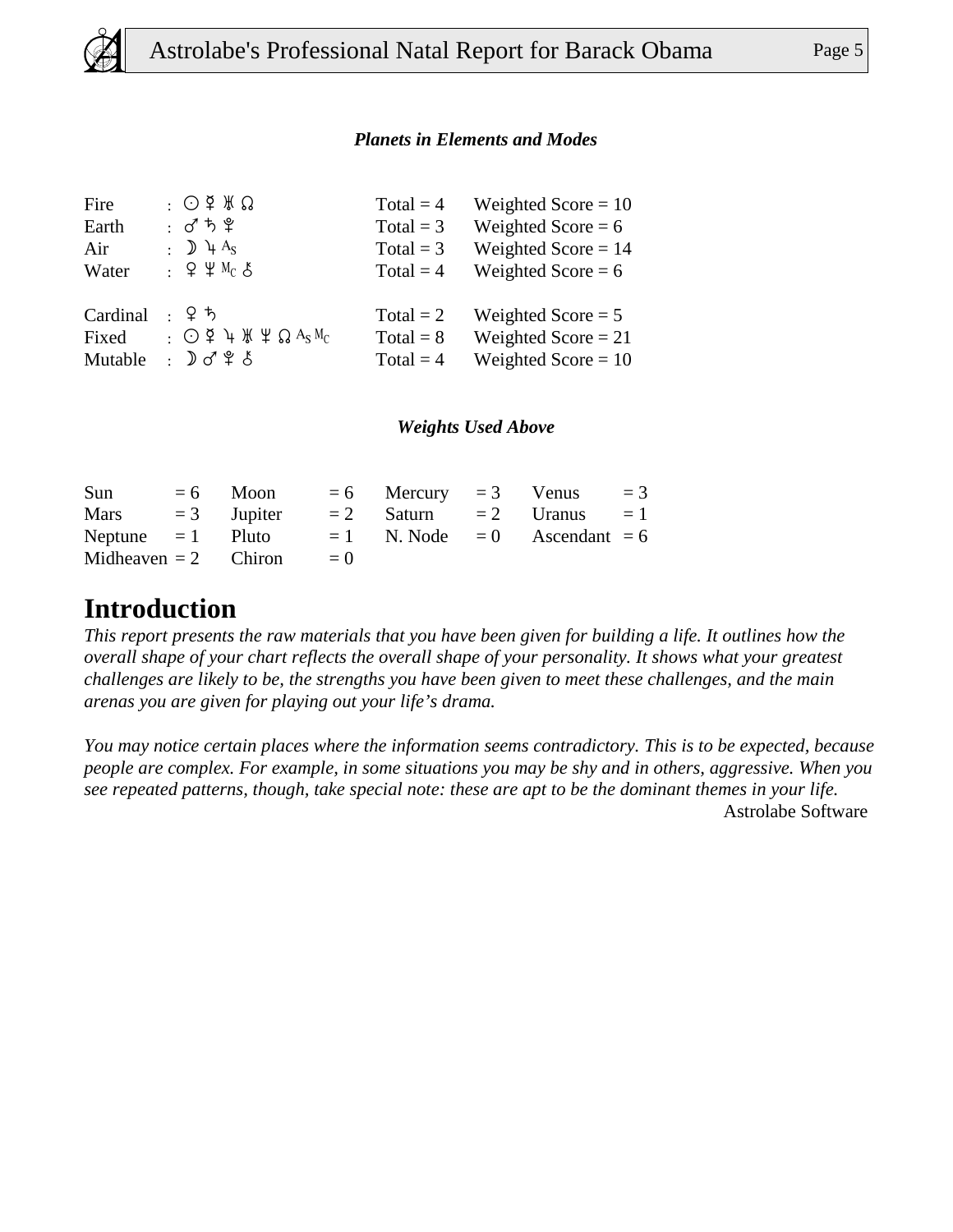

### **The Main Emphasis in Your Chart**

*Before looking at your chart in detail, let's stand back for a moment to see whether there are any overall tendencies that stand out.*

### *Air signs are especially strong.*

Having special emphasis in signs like Gemini, Libra and Aquarius, you probably prefer to live in your intellect. Your strengths are logic, reason and impartiality, and you excel at organizing, planning, and developing new techniques. Because of your ability to remain detached and objective, you are a fair-minded judge of most situations. You can see and understand interrelationships that those who are emotionally or practically oriented find difficult to fathom. You could be a fighter for ideas and ideals, like a statesman who lives simply, has few material needs, and is held in high regard for his beliefs.

You like to connect people and ideas. Not being much interested in practical experience, you live in a world of concepts and use social interaction as your medium. Although you are a very social person, you prefer to remain detached. Emotional displays turn you off and you would rather negotiate. You may be in danger of being cold and emotionally insensitive to others. Understand that many do not operate in your rarefied atmosphere, and remember to be charitable if they lead mundane, unimaginative existences.

Unless you also have an emphasis in Earth signs or on such planets as Saturn and the Moon, your life may have a rootless quality. Although you may not notice it, others may be aware of a lack of stability in your material, external sense of being. To achieve balance, you may need consciously to stick to projects, put down roots, and cultivate your emotional life.

### *A strongly Fixed quality.*

Your strength in Fixed signs like Taurus, Leo, Scorpio and Aquarius gives you the persistence to bring any project to its conclusion. You are the one who can be counted on to do whatever must be done. A preserver of old traditions and customs, you know that forward progress can occur only if there is a firm foundation to begin with. You are glad to build that foundation. Be aware, however, that others may sometimes view your noble persistence as stubbornness, cussedness or pigheadedness.

### *Special strength in Leo.*

You do things with a style and flair that demand to be noticed. Indeed, when you are not noticed for who you are, you get morose and arrogant. Your overdeveloped and dramatic sense of "self" is probably quite appropriate, because you usually add honor, grace and integrity to any venture with which you choose to associate yourself. A shining source of energy around whom others naturally gather, you function best in positions of leadership. Sometimes your personal charisma is all that is needed, but in some situations it is good to make sure that you bring to the role something more substantial.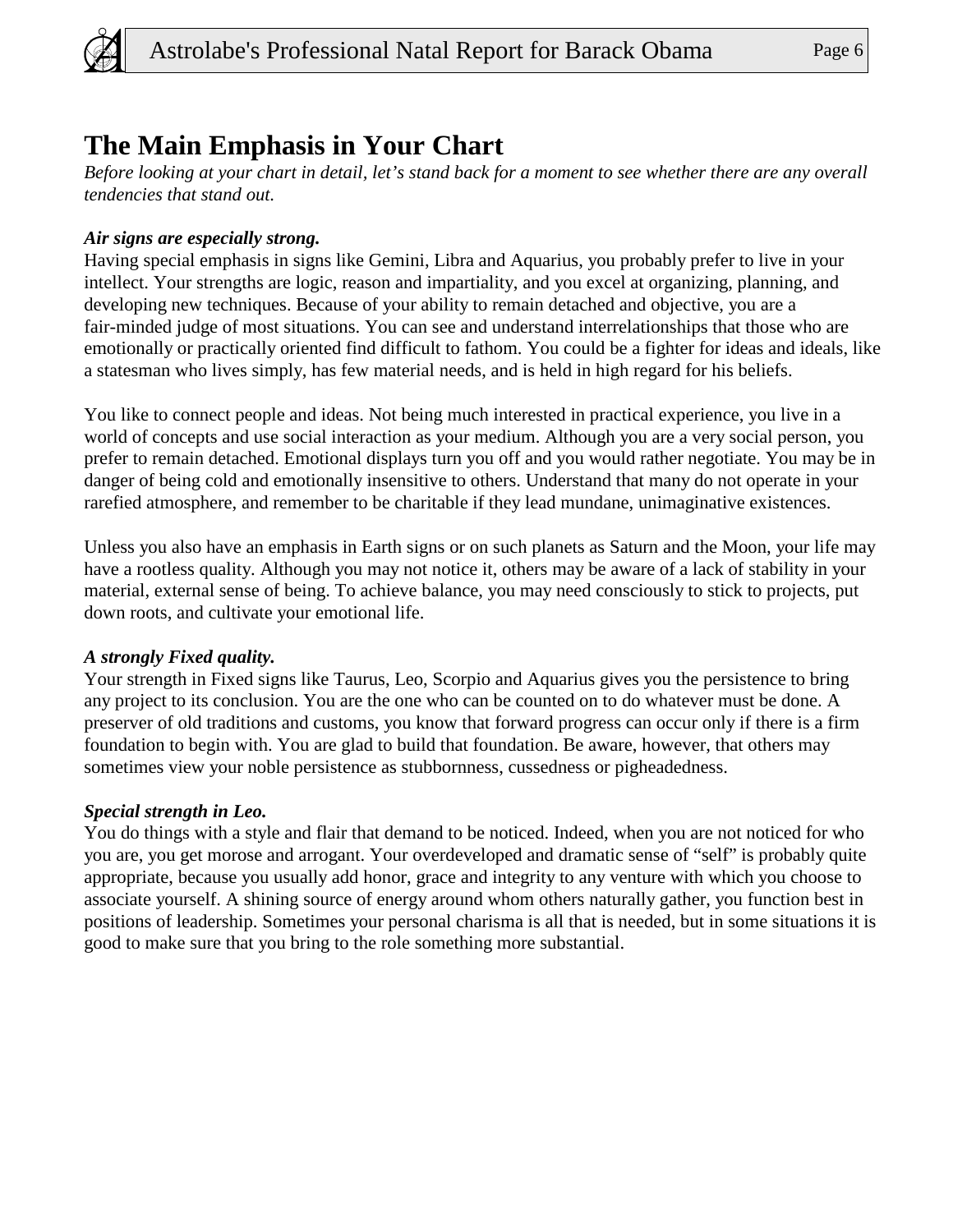

### **Aspects: Keys to Your Inner Drama**

*In your birth chart, the Sun, Moon and planets play the central role. They are the actors in the drama, the moving figures on the stage, each with a character of its own. How these characters relate to each other, whether and how they clash or harmonize, whether they bring out each other's best or worst qualities, is shown by the aspects, or angles, between the planets.* 

*Is the ongoing drama between two planets a continuing tension that periodically erupts into crises (conjunctions, oppositions and squares), a harmonious alliance where the two planets aid and abet each other (trines and sextiles), an uneasy truce full of ambiguities (certain other aspects in neither of these families), or simply indifference (no aspect at all)? Below you will see which pairs of planets are in aspect in your chart.* 

*Each of the following sections lists the aspects in order of their general importance, with aspects involving the Sun, Moon and fast-moving planets coming first. You can get a further idea of their importance in your particular chart by going to the aspect table at the beginning of this report and finding the five or so aspects with the smallest number of degrees and minutes in the "The orb is" column.*

# **Your Major Challenges**

*We start with your conjunctions, oppositions and squares because these tend to point out the challenges that you have been set in life. Most people experience these aspects as problems, at least at first. Armed with awareness, however, you can come to view these so-called " hard" aspects as the blessings that they really are. These are the forces that spur you forward. When you face the challenges that these aspects pose, you grow in strength, confidence, wisdom and maturity.*

### *Sun square Neptune*

Your extreme sensitivity to emotions and energies that are not noticed by those around you can cause you to refrain from acting in situations that demand action. This is because you have such an overload of information that you do not trust yourself to make rational decisions. The resulting confusion of purpose can make you withdraw from everyday interactions and become shy and full of self-doubt. When you're at your best, though, you are a true seer who can sort through all of the information around you, see straight to the truth of the matter, and communicate it to others. Learn to trust your intuitions.

### *Sun conjunct Descendant*

You are the type of person who finds the most satisfaction in life by submerging your identity and sense of self in a significant relationship, either in marriage or in some other kind of partnership. Only then do you feel that you can shine and contribute and that you do indeed bring abundant energy to whatever the partnership's goals are, so much so that the partnership will not survive without your input and energy. You will feel like a fish out of water when you try to stand on your own, but you will probably not attempt such a thing on your own volition. Try to surround yourself with positive, upbeat people.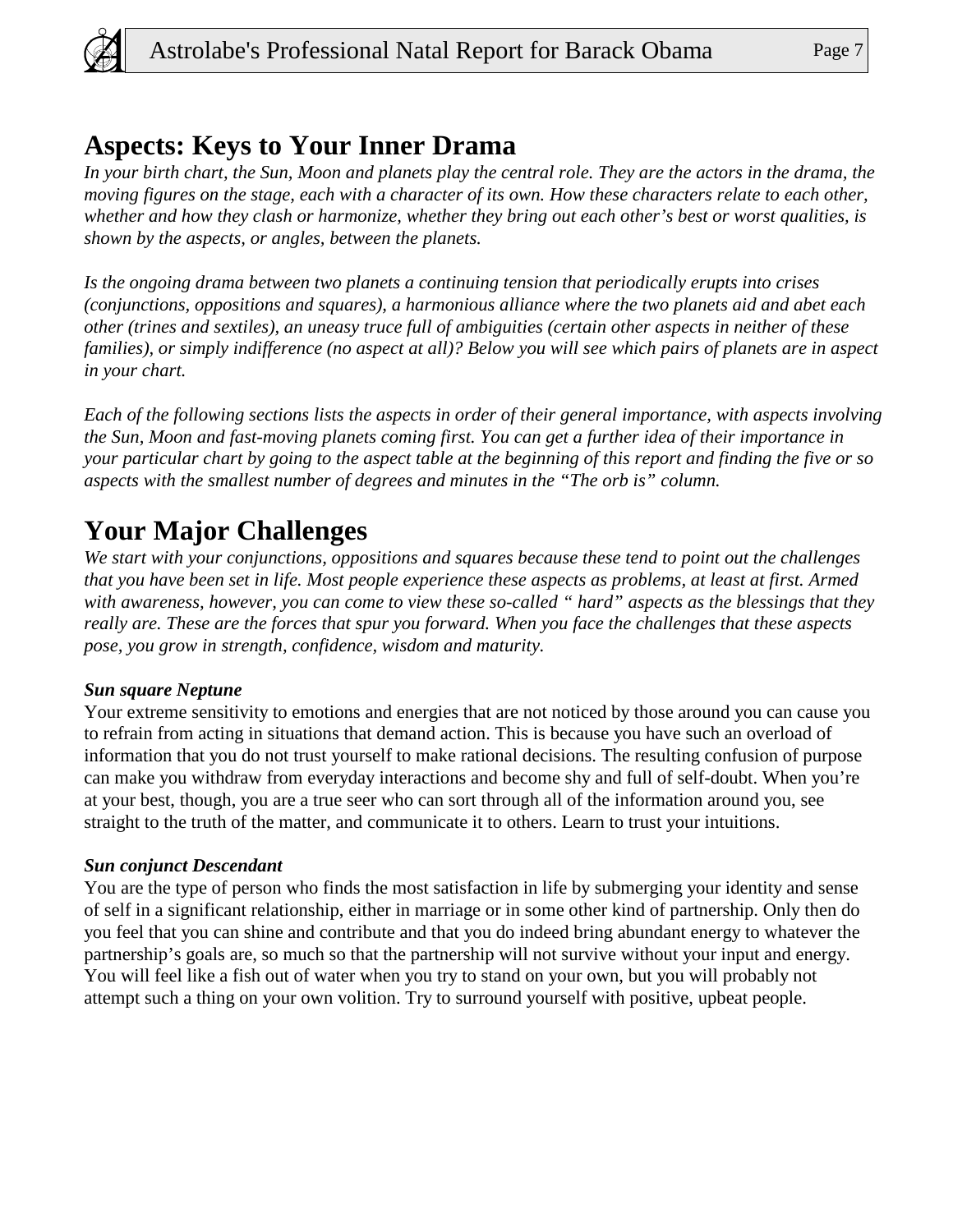

#### *Moon square Pluto*

It seems that every time you get comfortable and start to feel secure, something happens to make things more and more emotionally complicated. This disturbing trend goes on especially in your relationships. Almost perversely, you seem to want to take the relationship to an ever deeper and more intense level. This makes you feel more and more guilty and miserable. You or your partner risk becoming increasingly manipulative or jealous, and the relationship turns into a vicious cycle of one crisis after another. Try to relax and enjoy the relative peace between the upheavals. Lower your intensity level if you can, and try to develop a more reserved and detached attitude toward the chaos around you.

### *Moon square Nodes*

You feel continually drawn to forming new relationships with others beyond your immediate family. You find that certain groups and organizations seem to reflect your own needs, and you try to get involved, though usually without a strong feeling of satisfaction. You become resentful that political infighting and government by consensus seem to destroy the original idealistic goals of the group. Your quandary is that you seem to care "too much," but you cannot see any other reasonable alternative to working within these group structures. Although you aren't normally aggressive, perhaps you should try to become a part of the group's leadership hierarchy and thus alter its goal structures for the better.

### *Moon conjunct Imum Coeli*

Your early formative years have had an enormous influence on your development into adulthood. Your mother, your family, and your family's roots, tradition and cultural ties all provide you with the support mechanism necessary for you to feel comfortable and at ease. It is important that these early experiences were positive because the habits and customs learned then will be carried on unconsciously throughout your life.

#### *Moon square Chiron*

Your mother may have been high-strung and domineering, or she may have had insecurities, which you absorbed. In turn, you may demand constant reassurance and attention from everyone you meet. Possessive and manipulative, you may drive away those whom you care about most. Once you grow confident and trusting, you can provide those close to you with the love and stability that they need. At times, you are withdrawn and moody. You relish being a confidante who can provide answers and direction.

#### *Mercury opposite Jupiter*

You can take a huge amount of data, correlate it, and make accurate judgments about it. This is a rare and valuable aptitude. But you must be careful of a tendency to jump to incorrect conclusions after not having taken enough time to evaluate the data. Your intellect tends to be wide-ranging and all-encompassing, but sloppy and negligent and therefore unreliable. Learn, difficult though it may be, to be patient and to thoroughly examine all possibilities before taking action. This can save you much potential embarrassment.

### *Jupiter conjunct Saturn*

You have that rare combination of optimism and practicality that allows you to be cautious and idealistic at the same time. Because of this, your plans have a better chance of coming to fruition than do the plans of those who are overly conservative or who, at the other extreme, throw caution to the wind. This is an ideal attitude for a businessperson, but it can also be helpful in interpersonal relationships because it makes you steady and levelheaded, but not stodgy.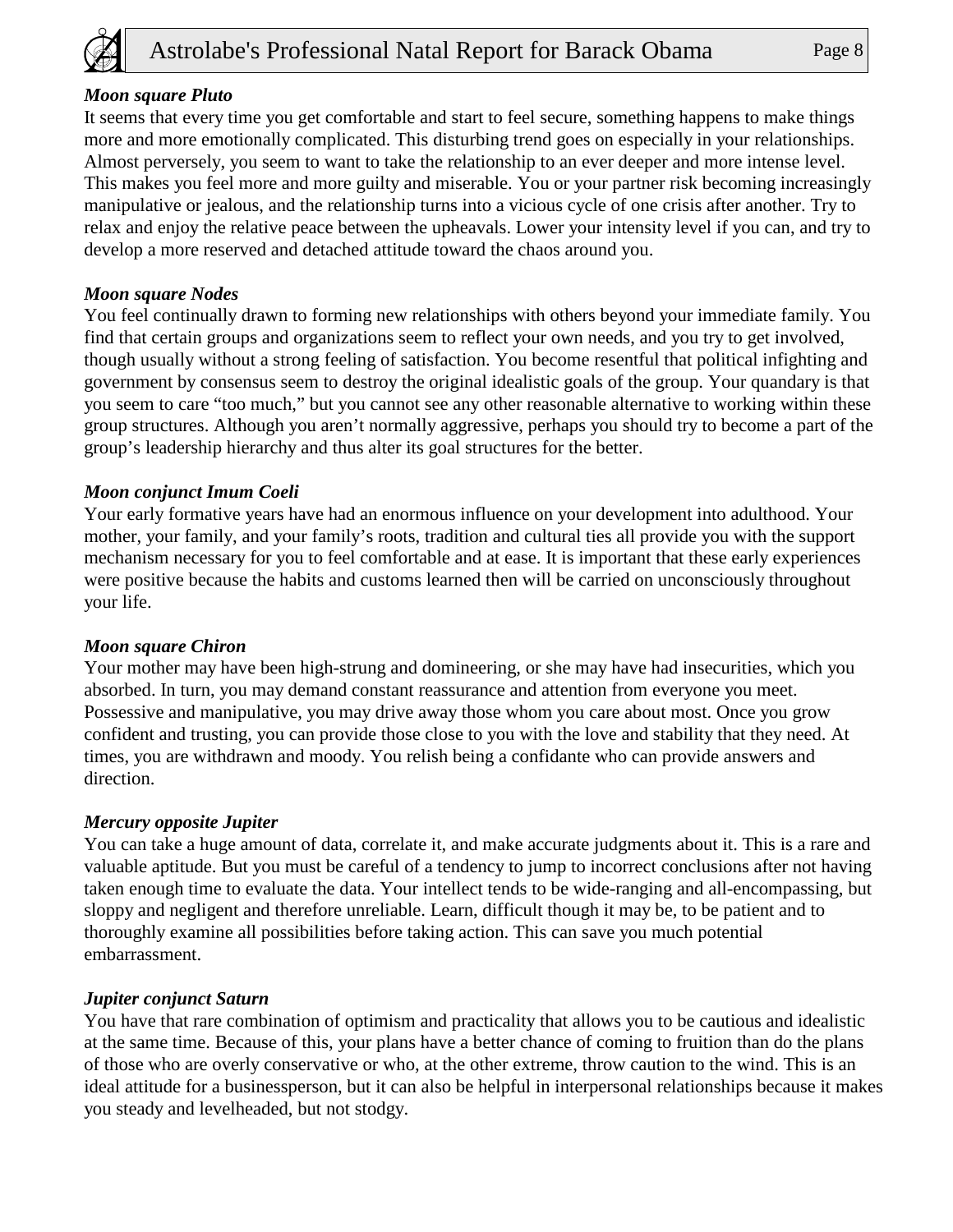

You love to make new acquaintances, especially with those who are unusual or even eccentric. These contacts are often short-lived, but the excitement and intellectual stimulation that they provide make them quite appealing. Finding it difficult to maintain long-standing relationships, you may be lonely at times. But, just when you least expect it, someone new and unique always seems to come into your life, and you soon forget your loneliness.

### *Uranus conjunct Descendant*

You are attracted to those who are unusual and independent. But if you expect these people to be warm, close and reliable, you will be sorely disappointed. In order for this sort of relationship to work successfully, you both must allow each other total and complete freedom — let the other "keep their sleeping bag tied up behind your couch." Expect the unexpected because that is all that can be counted on. This type of situation will never be dull and boring, and it could be quite liberating.

### *Uranus square Midheaven*

You are such a rebel that you often cause yourself insurmountable problems. You should pursue a career that allows you to be self-employed, because you always seem to take the otherwise reasonable requests of employers as attempts by them to control and restrict you. Your inherent nervousness and unpredictability are not going to make you a prize catch for recruiters anyway. You must be yourself the challenge will be to find a way to integrate that philosophy with a means of putting bread on the table on a regular basis.

### *Chiron opposite Pluto*

You may have faced an emotional loss that forced you to grow up at a very young age. Extremely serious and melancholy, you tend to spend many hours in deep contemplation. Fearful and obsessed with death, you may find it difficult to cope with the realities and stresses of everyday living. Therapy may help you celebrate life rather than fear death. You will then be more apt to relax, and will be able to help others as well as yourself enjoy each day.

#### *North Node square Midheaven*

Although you seem to do pretty well when you work alone and try to achieve clearly set goals, you often experience difficulty when you try to work within a structure that others have built. Your rather selfish, self- centered manner seems to cause innumerable personality clashes in most groups that you attempt to associate with. If it's necessary for you to work within a group structure, try to be more tolerant. Compromise and understanding are important if you wish to be truly successful and well liked.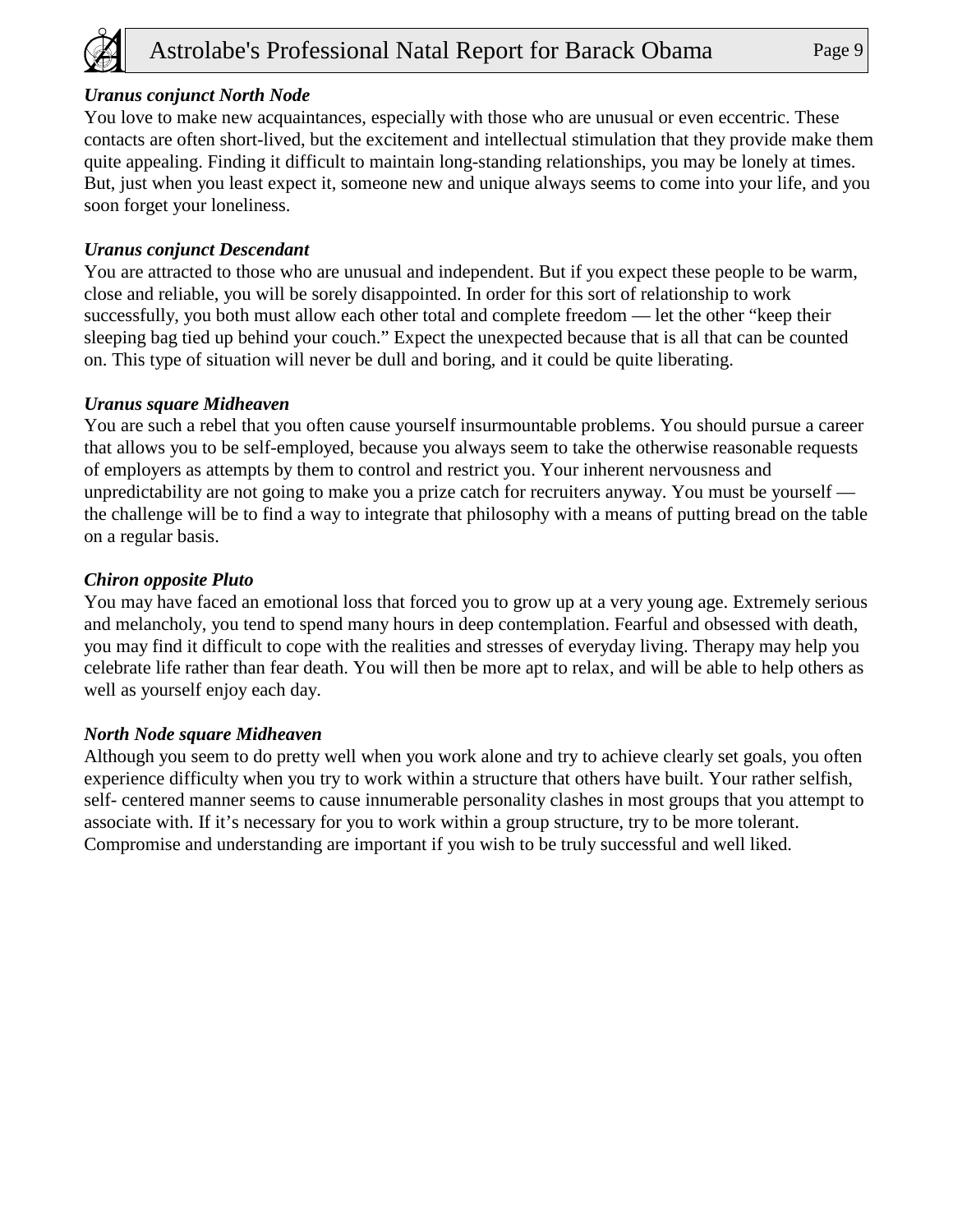

### **Your Sustaining Strengths**

*Trines and sextiles tend to work with a natural harmony that calls for little effort on your part. They show the things that you just seem naturally good at. Usually they point to the more positive parts of your nature, and act as support that you can call on in difficult times.* 

*Because these aspects are so comfortable, they are not likely to push you to expand your limits or cause you to change. It is actually helpful to have a balance of hard aspects (like oppositions and squares) to stimulate you to grow, and soft aspects (trines and sextiles) to ease your passage and provide places to rest.* 

*If you are blessed with a predominance of trines and sextiles, your life may tend to be placid and your nature serene. If so, remember that the world around you is probably sorely in need of these qualities that are yours to bestow.*

### *Moon sextile Mercury*

People always know where you stand on things. You communicate your deepest feelings and emotions readily and easily. And you are a good listener, too — you sense what others are trying to say, even if they have problems articulating their thoughts. As such, you would do well in situations that demand that you do a certain amount of public speaking. Being both perceptive and receptive allows you to feel comfortable at most social occasions.

### *Moon trine Jupiter*

You can be counted on to bring a positive, optimistic, upbeat attitude to whatever you do. As such, you are very popular. People sense that your sincerity and good humor are genuine. You are always on the go, socializing and giving of your time and energy for worthy causes. You may, however, think that you have an unlimited amount of energy, and that is not always the case. Watch out for your tendency to overdo things. Your lack of self-control may at times leave you overly committed and consequently exhausted.

### *Mercury trine Midheaven*

Your mind is playful, active and curious. You delight in intellectual pursuits of all sorts, from recreational reading to studying specific subjects. Even though you may have finished formal schooling, your education is never over. Your inquisitive nature leads you to become well versed in a wide variety of subjects. Because you easily communicate what you know, do not be surprised if you become a teacher.

### *Venus sextile North Node*

You have such an engaging and pleasing personality that others cannot help but be attracted to you. As such, your popularity is assured — any career that involves mixing with the public will be assisted by your truly caring and obliging nature. You're known to be a good and true friend and a loving companion. You also have a refined aesthetic sensibility and may be quite artistic, or at the very least will be attracted to those with artistic inclinations.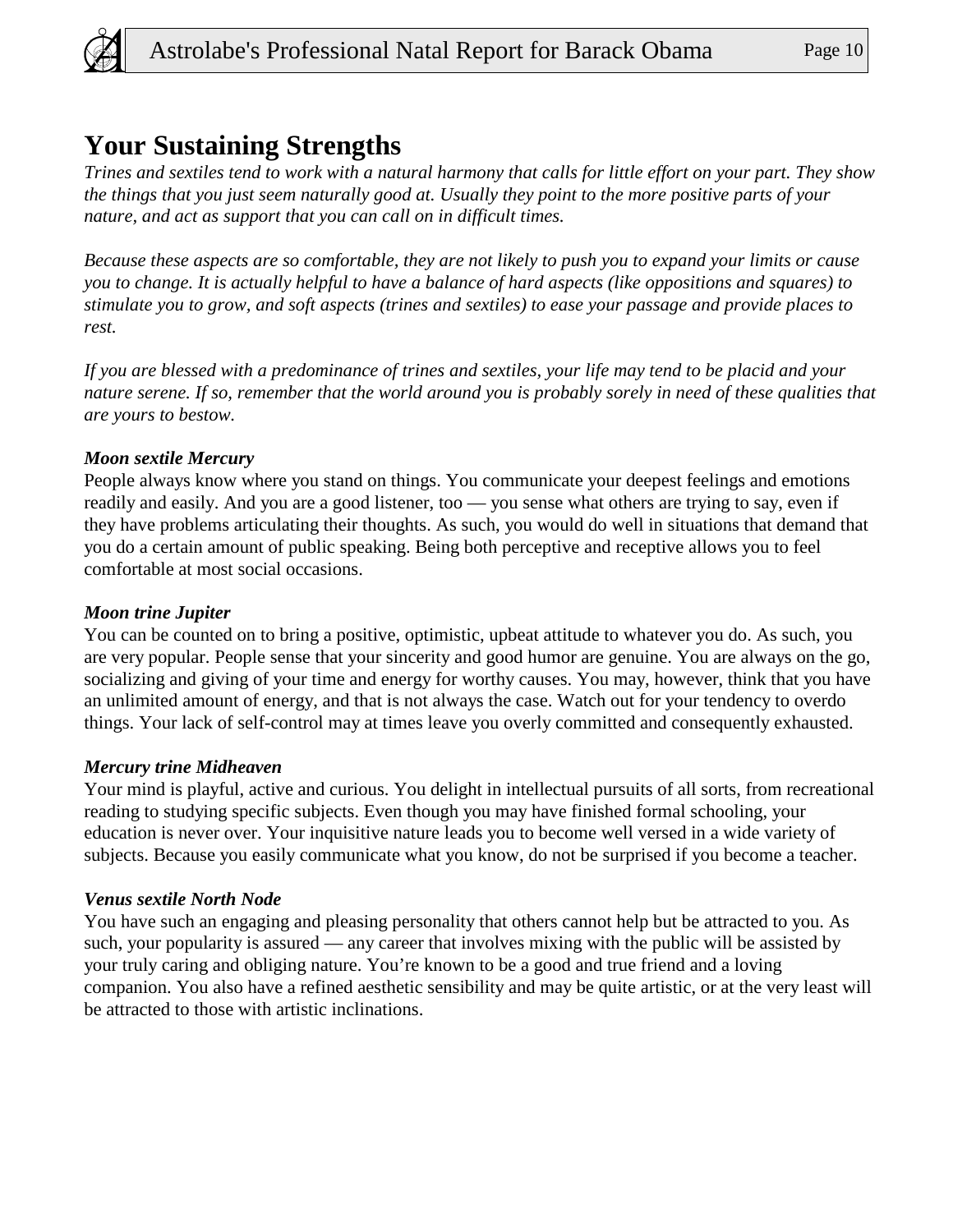

### *Venus trine Chiron*

You are magnetic and charismatic, and you command the love and respect of those whom you meet. Because of your optimism and cheerfulness, your friends, family and colleagues look to you as a morale booster. You savor being in the center of a social whirl, and have the ability to look people in the eye and make them feel as if they were the only one in the room. A great team player and a master of compromise, you are at your best working with others as a peacemaker and mediator.

### *Mars trine Saturn*

It is easy for you to fall into a strictly regimented, routine existence. You devote much of your energy to seeing that nothing interferes with the tidy and functional patterns that you have consciously created. At times you may be overly cautious and defensive, being fearful to make a move that might be upsetting. Try to alter your habits occasionally so that you do not become frustrated by dullness and monotony.

### *Jupiter sextile Midheaven*

You are very ambitious, much more so than most people. You have big plans about what you want to do and where you want to go. You are attracted to a lifestyle of comfort, culture and luxury. But you also have very high standards of ethics and morality. If you cannot accomplish your goals without honor, integrity and fair-mindedness, you will seek another path rather than compromise yourself.

#### *Saturn sextile Midheaven*

When you have decided on a life goal, you have the ability to work long and hard to accomplish it. You are unafraid of taking care of the minor but important details necessary to bring something to a successful conclusion. Your ability to proceed in a disciplined, orderly manner earns you the rightful reputation of a perfectionist, a reputation that you are justly proud of. You are ideally suited to being either an administrator or a teacher.

#### *Neptune sextile Pluto*

You, and society as a whole, are witnessing a gradual spiritual transformation that affects everything that you encounter. A solid foundation for protecting the rights of individuals (and especially the underprivileged) was being laid in the era when you were born, so that those in the future will have an equal opportunity to grow, evolve and gain greater understanding.

#### *Chiron trine Neptune*

Optimistic, spiritual, and idealistic, you have a never-ending faith in the human spirit. Compassionate and sympathetic, you always keep your door open to those in need, including stray animals and others not as well off as you. Your naivete and sweetness endear you to whomever you meet. Since you always lend an ear and a helping hand, people enjoy being in your company. Professions that utilize your admirable qualities include being a religious leader, teacher, counselor, evangelist, or spiritual healer.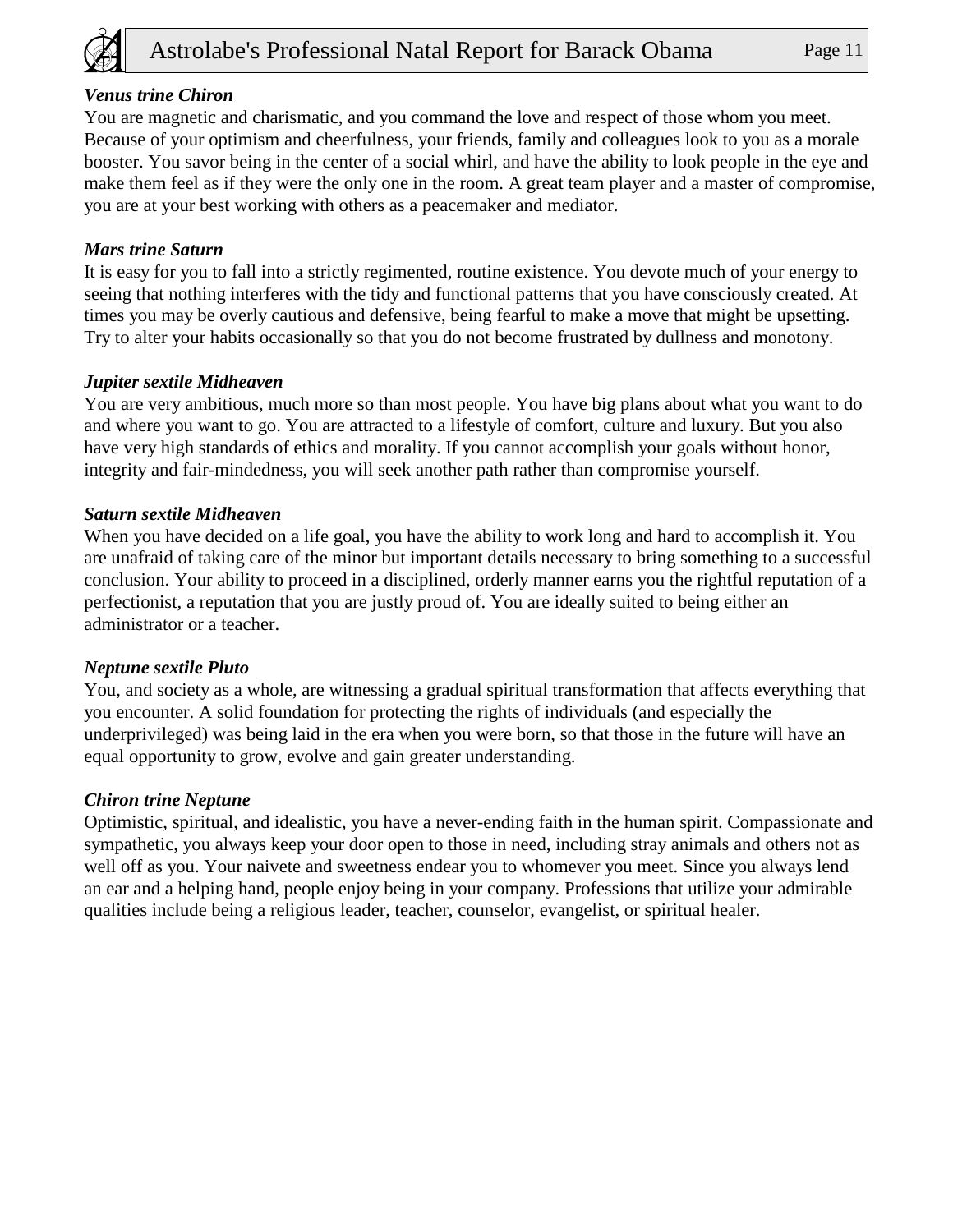

### **Rounding Out the Picture**

*Two other families of so-called "minor" aspects add yet more information about the way the planets relate to each other in your chart. Semisquares and sesquares (also known as sesquiquadrates) share the dynamic, crisis-prone nature of the square but need to be quite exact in order to be felt.* 

*Semisextiles and quincunxes connect signs that are totally unrelated to each other. They can have an odd, unsettling quality, indicating problems or issues that it's hard to get a grip on. They are like interesting puzzles that call for a creative solution.*

### *Moon semisextile Venus*

You are by nature a very caring and compassionate person. You have a strong need both to give and receive love, but often this causes you some difficulties. You are so aware of your need to be loved that, when you perceive that others are not responding the way you think they should, you become more and more insecure and more and more demanding of them. This may, quite naturally, drive them further from you, which is not what you intended. You must learn to love unconditionally — others will react to this much better and give you the support that you need. Learn to trust people more.

### *Mercury semisextile Venus*

At your best, you can sense the way that everything relates to everything else as a part of an organic whole. This usually enhances your ability to think things through. At times, though, when you are forced to think logically, rigorously and matter-of-factly, you become confused and dumbfounded. This is because you need to see whole patterns in order to make sense of things. You flounder when you cannot see the forest for the trees. Try stepping back a bit in order to get a proper perspective. This placement also indicates a refined aesthetic sensibility that allows you to appreciate art or even be an artist yourself.

### *Venus quincunx Jupiter*

There is a tension in your life that may be so subtle a problem that you may not even notice that it exists. You are by nature a warm and loving person and you also have big plans for your life direction. But you sometimes are so passive and self-indulgent that you cannot get yourself motivated to bring your plans into action. This frustrates you in a gnawing sort of way. You must find some way to overcome your own personal inertia if you would make your dreams come true. Take advantage of stressful situations in your life in order to move you forward in a positive way.

### *Venus sesquare Ascendant*

You are quite attractive, perhaps physically, but definitely in your mannerisms and attitude toward life. You enjoy making others feel comfortable and relaxed and will go out of your way to make the environment around you seductive and peaceful. Be careful, however, that you are not doing this merely to avoid stress and difficult situations or you will soon find yourself totally dependent on the good will of others.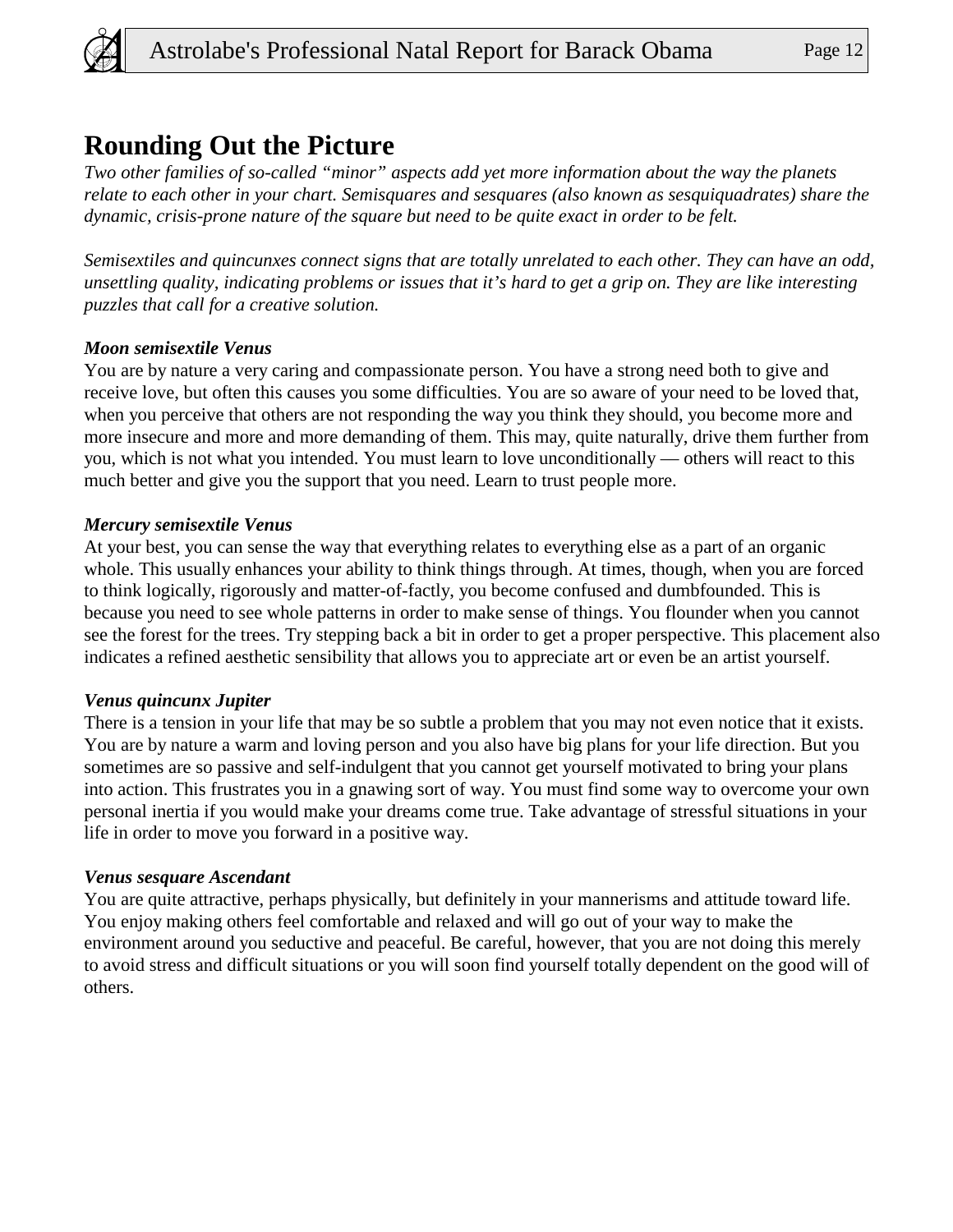

### *Mars semisquare Neptune*

You prefer to act only if there is some high and noble reason for doing so. You are self-sacrificial by nature and rarely will act in your own defense, which can leave you feeling weak and vulnerable and at the mercy of those around you. As such, it is important that you surround yourself with positive, upbeat people — negative people drain you of energy and reinforce your tendency to feel that you have no self-worth.

### *Saturn quincunx Uranus*

There is an ongoing tension in your life. You are very aware of the need to live a structured, disciplined lifestyle in order to accomplish your goals. But you also have the opposite and contrary need to be completely free and unrestricted in your movements. This, of course, leads at times to your being very irritable and rebellious and being forced to deal against your will with authority figures. The reverse is also true in that you try to bottle up your rebelliousness and then feel that you are not being true to yourself. The answer to this dilemma will come only after long experience and frustration — you must try to maintain a middle course between these two extremes. Allow yourself the freedom to vent steam once in a while, but stick to your long-range goals nevertheless.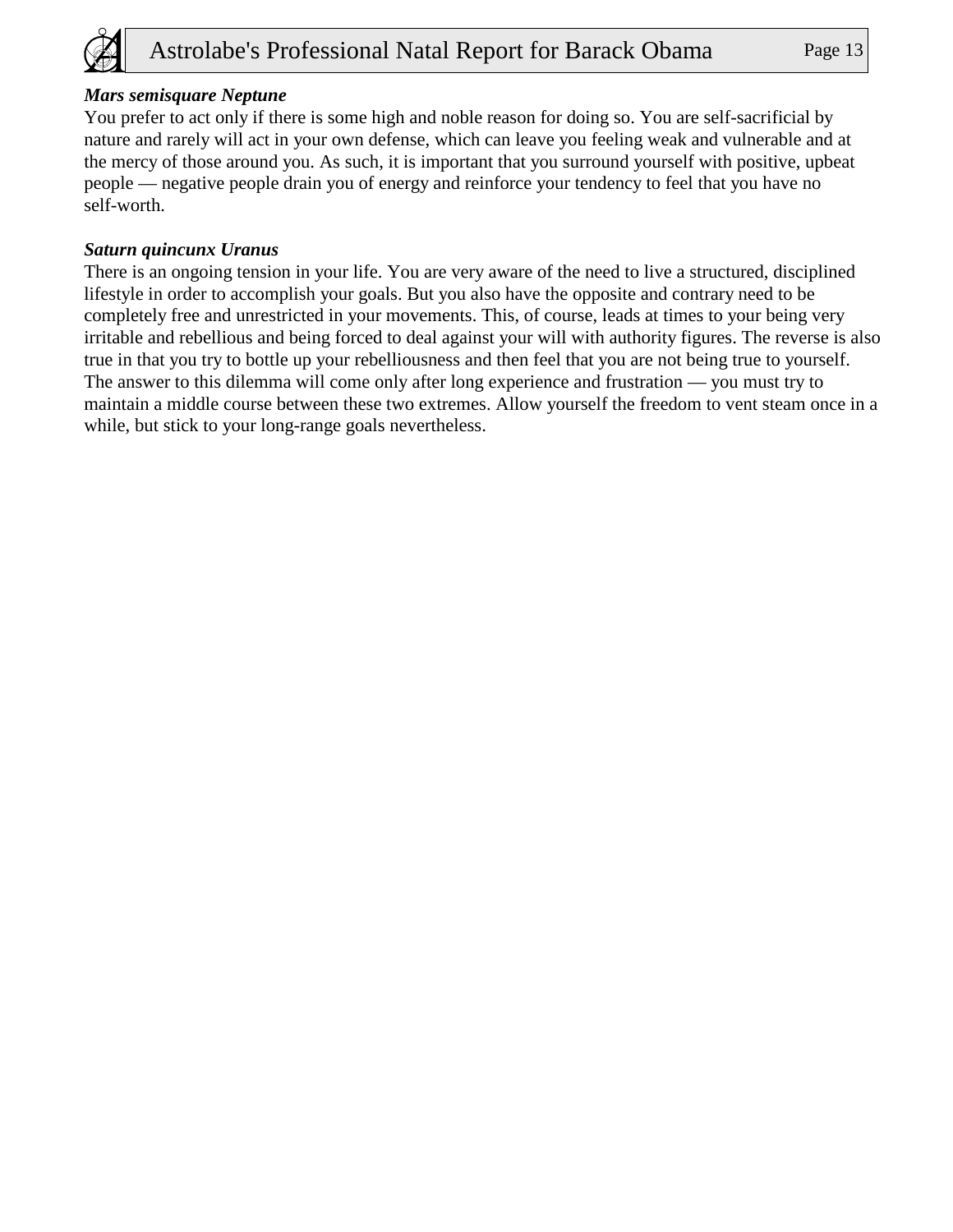

### **Houses: Bringing the Planets Down to Earth**

*The positions of the planets in the zodiac, and the aspects between the planets, are nearly the same for everyone born on a given day. But the houses reflect how the planets were arranged around you and you alone, at a given hour and minute, and at a given place on Earth. Houses therefore personalize the planets, showing how they relate to your own particular life.* 

*The meanings of the twelve houses echo those of the twelve zodiacal signs, but are more specific and concrete. For example, the second sign, Taurus, is much concerned with the material world, whereas the second house deals with your actual possessions: how you feel about them, and how you acquire them.* 

*The house delineations that follow show how the affairs of each house are flavored by the sign that lies on its cusp. Since houses are sometimes larger than signs, a house may also have one or more signs completely enclosed or "intercepted" within it, in which case you will find additional material about the intercepted signs in a house. Most important, you will learn below in what areas of life the planets — the main actors in your drama — are disposed to be most active, and how the way each planet operates is influenced by both its house and its sign.*

# **Your Interface with the World**

*The first house focuses on the basic equipment that you have been given for interacting with the world: your body and your physical constitution, your face, your appearance, your personality, mannerisms and the way you present yourself. It may not be how you see yourself, but it is how others tend to perceive you, and you should be aware that it has an important effect on how you are accepted in social situations. Planets in the first house tend to be strong and "out-front," especially when they are close to (that is, conjunct) your Ascendant.*

### *Aquarius on the First*

You tend to be an intellectual, with a deep and abiding interest in science, mathematics, and the great social problems of the day. You like new ideas and concepts, but you prefer to discover them by yourself, since it is not easy for others to convert you to anything. You form your own opinions, and once you do, you want to convince everyone else that they are correct. Sympathetic toward the downtrodden, you make equality your battle cry and demand that those in authority be fair to all. You are known for being calm, cool, detached and objective, but emotions and emotional people may be difficult for you to understand. Tuning in emotionally and being more tolerant of the opinions of others are areas you should consider working on.

### *Chiron in the First*

You want to be well-liked, and your vibrant personality ensures that you will leave a lasting impression. At times, you come on too strong and intimidate others with your overwhelming exuberance and enthusiasm. Self-absorbed a great deal of the time, you will make your mark once you stop feeling sorry for yourself. As you become more disciplined and cooperative, your uniqueness and original vision will be a major contribution to the world of ideas.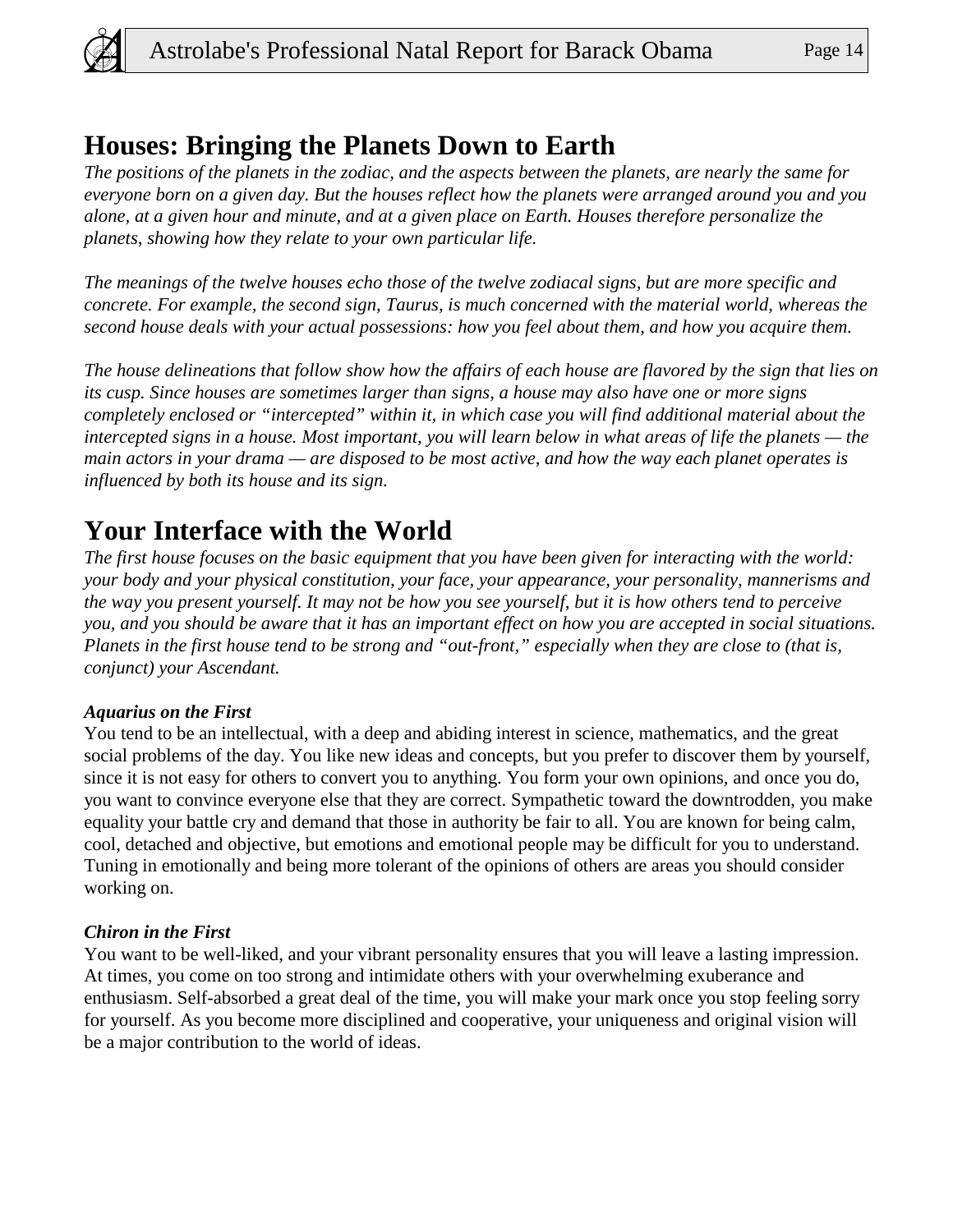

### *Chiron in Pisces*

Intuitive and imaginative, you may have difficulty in verbal communication. This often gives the false impression that you are confused and unintelligent. You may have been teased by other children, leaving you feeling vulnerable and distrustful. Retreating into the sanctity of your own world may have filled many lonely hours. Your compassion and sensitivity can contribute to your success in the helping professions. You are a wonderful friend who is ready to answer the call when anyone needs you. Therapy is an excellent way to improve self-esteem and to view yourself as the remarkable and unique human being that you are.

# **What You Own and Value**

*The second house goes a step outward from your own person and has to do with resources that you possess, including money. It shows your attitude toward what you own or would like to own: what you crave and covet, what you most value, how you go about getting it, how you take care of it, and whether or not you hang on to it. By extension, it can also indicate your sense of values: not just material things but also the attitudes and ideas that you hold dear.*

### *Pisces on the Second*

You tend to be quite impractical when it comes to financial matters. You have a tendency to think that the universe will always support you and that you do not really have to make any major effort of will in order to get what you need. You would much rather devote yourself to helping others attain those dreams and visions that are the most important things in your life. Try to learn to save aside a little nest egg for those times that inevitably seem to come in your life when your resources just dry up and disappear. You are very giving of what you have, so much so that others may take advantage of your generosity. Seek the advice of a respected and down-to-earth advisor whenever you ponder a major purchase — it never hurts to get a second opinion.

### *Aries on the Second*

You are dashing and courageous when it comes to spending your money. When you see an item you want, you go for it immediately, often without really taking the time to think about whether the budget can stand it. The positive side of this is that you will rarely let a good bargain slip by. The negative side is that you may find yourself with more things than you could ever reasonably expect to pay for. Beware of impulse buying. Your value structures hinge on your own right to be free to act as you please. Once you have decided on a personal course of action, you will defend it vigorously. Very competitive, especially in business activities, you strive to be a success in whatever you set out to do.

### *No planets in the Second*

The second house of your horoscope contains no planets. This means that you tend not to be overly concerned about what you own, and that your attitudes and value structures are most likely integrated into your character as a whole. If outside influences upset this balance and cause these issues to become more important than usual, it will probably be only temporary.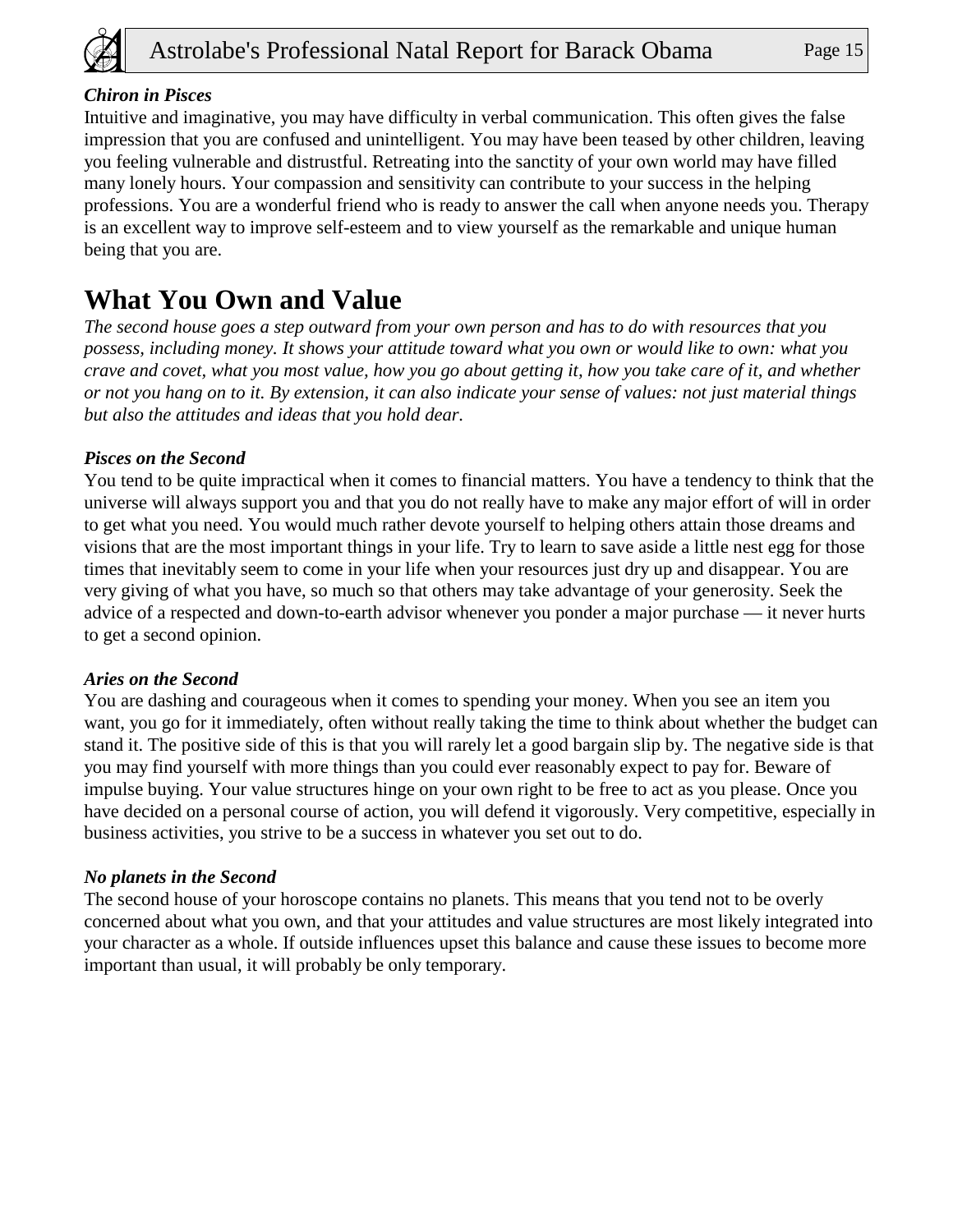

# **Your Immediate Surroundings**

*Going a step further out from your own body and possessions, the third house has to do with your immediate surroundings and how you interact with them. The first "social" house, it describes brothers and sisters, neighbors and anyone who just happens to be near you on a daily basis. It also describes daily communication and transportation: letters, phone calls and emails, and routine journeys such as commuting to shopping, school or work. The first "mental" house, it governs early education and basic skills training, paving the way for higher education in the ninth house which is directly opposite it in the chart.*

### *Taurus on the Third*

Your mind tends to move slowly and deliberately, and you do not usually allow yourself to be rushed into a decision. Because attitudes and opinions that you formed in youth tend to remain with you throughout life, the atmosphere that you were exposed to is very important in indicating your future life course. You delight in repeating the same daily living patterns, and become upset and cranky when forced by circumstances to alter them. Though stubborn and set in your ways, you have the great gift of consistency. Both as an ally and as a competitor, you can be counted on to act predictably in any situation.

### *No planets in the Third*

Your third house is not activated by planetary activity. For the most part, how you order your daily life activities is not an issue for you. It is something that you rarely think about or have to plan consciously.

### **Where You Come From**

*Being at the very bottom of the wheel, the fourth house is both where you originate and where you come to rest. As such, it describes your parents and ancestral background, and later the home or protected space into which you retreat each day for nourishment and sleep. A deeply personal house, the fourth is concerned with security and peace of mind, the safety of loved ones, and how you care for others and yourself. The place of your roots and the earth beneath your feet, the fourth house rules the house or apartment where you live and also real estate in general. In your trajectory through life, the fourth house shows your origins and where you are coming from, just as the tenth house and Midheaven describe your career and where you aim to go.*

### *Taurus on the Fourth*

At the very root of your being, you are quite cautious and conservative. You prefer to know absolutely all the facts before making a move, and even then you will rarely alter your course. Your views on life were set in concrete at a very early age and it would take a major calamity for you to change them now. You are totally attached to your family, home, culture and country, and you will take every opportunity to defend them should you feel that they have been threatened. Because you are not inherently a self-starter, look to others to get your cues as to when to begin new ventures.

### *Moon in the Fourth*

You have a very strong attachment to your home and family, especially to your mother (or the person who provided that role for you early in your life). This is so ingrained in you that you may find it difficult to cut the apron strings and stand on your own two feet. When you are emotionally secure, you are very giving and loving to others when not, your fear makes you want to withdraw into your own private, non-threatening fantasy world. You are very interested in the history of your family, community and culture.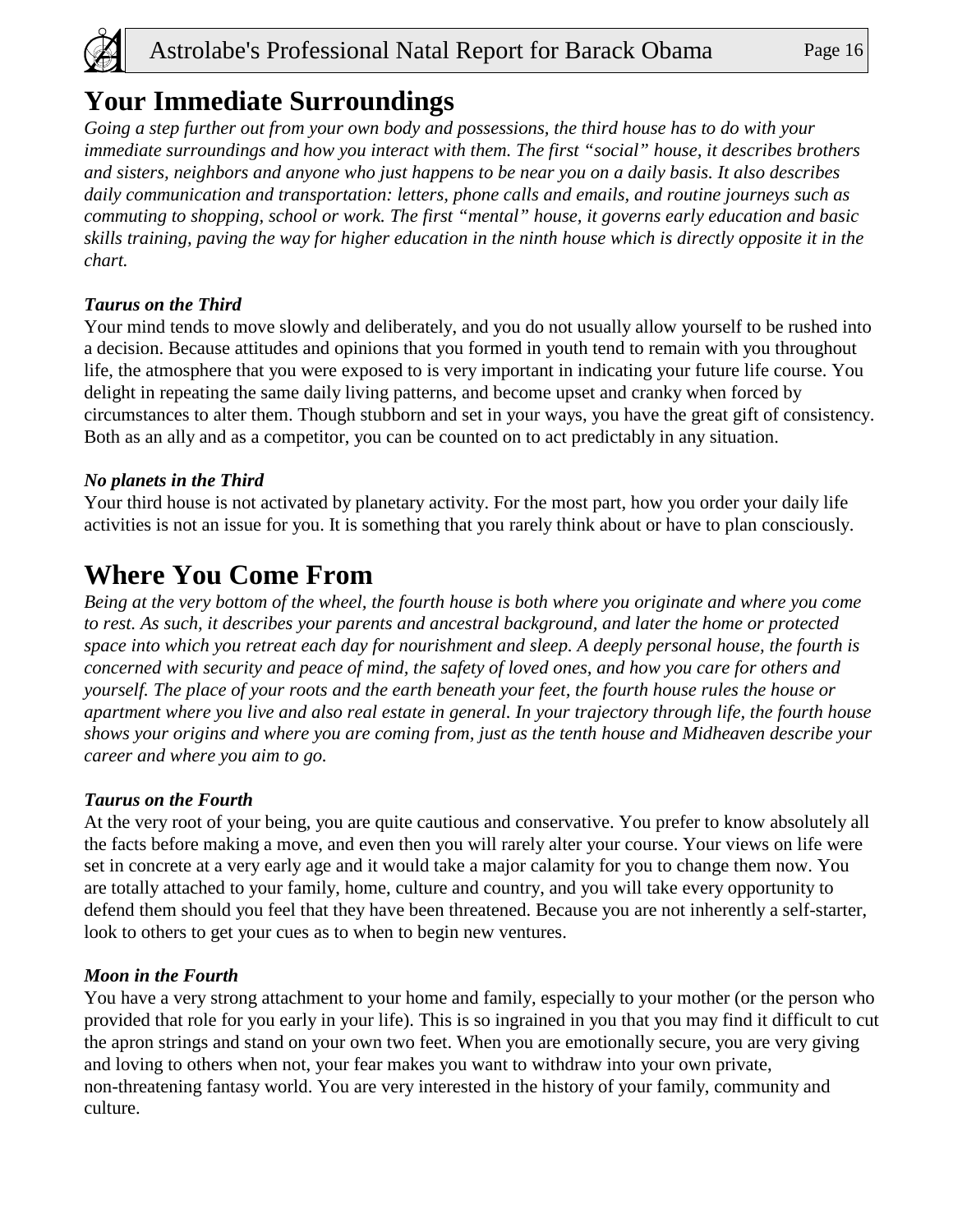

### *Moon in Gemini*

Restless in the extreme, you are easily bored because of your short attention span. Your emotions change rapidly and you love to talk about your feelings. Generally, you have good judgment — your intellect controls your emotions and you do not overreact emotionally to things. A good jack-of-all-trades, you have many-sided interests and enjoy reasoning things through. With your mental agility and need for physical mobility, you are attracted to traveling and learning about other peoples and cultures. You have vivid powers of emotional self-expression — you can be a nonstop talker. You love to share your ideas with anyone who will listen.

# **Playtime**

*After being nurtured and restored in the fourth house, you are refreshed and full of energy for play and creative pursuits. Replenished by dreams, you have creative ideas. Nurtured by your parents, you are ready to have your own children. Fresh from the security of home, you are ready to trust the universe and take risks. For all these reasons, the fifth house traditionally rules the child in you and the children around you, your own personal creativity and self-expression, plays and amusements of all sorts, gambling and speculation, and courtship, love affairs and romance. This is an outgoing house, but it is still beneath the horizon, in the territory of your heart's desires.*

### *Gemini on the Fifth*

You have many hobbies and leisure-time pursuits. This is because you have a relatively short attention span and something more interesting always seems to be beckoning. Your agile mind and quick wit may attract you to writing as a form of pleasurable activity. You are not sentimental about your lovers and may actually have more than one relationship at any given time. It is not that you are fickle — you just become more alive when you have multiple romantic stimuli. The same attitude applies to your children, should you have any. You do not bind them to you unnecessarily. Rather, you push them out on their own as soon as possible and are proud of their educational accomplishments.

### *Venus in the Fifth*

Pleasure and amusement are very important to you. Very playful, you enjoy being entertained and you delight in receiving gifts — the more lavish and opulent, the better. Because you are very sensual, pleasing and playing with your lover provides you both with mutual delights. Your refined aesthetic sensibility requires that your surroundings be gracious, elegant and comfortable. Your tendency to think that it is your divine right to be entertained and that all things should come to you can cause you to become lazy and self- indulgent. Try not to be too selfish.

### *Venus in Cancer*

You like to be very close to other people. You need emotional support yourself and are willing to give it to others. When you feel unloved and insecure, you can be very jealous and possessive. You are not interested in casual or superficial relationships — only deep emotional involvements interest you. Your faithful devotion is one of your greatest gifts, but be careful not to become too dependent on others. Learn to stand on your own two feet and demand your own rights once in a while.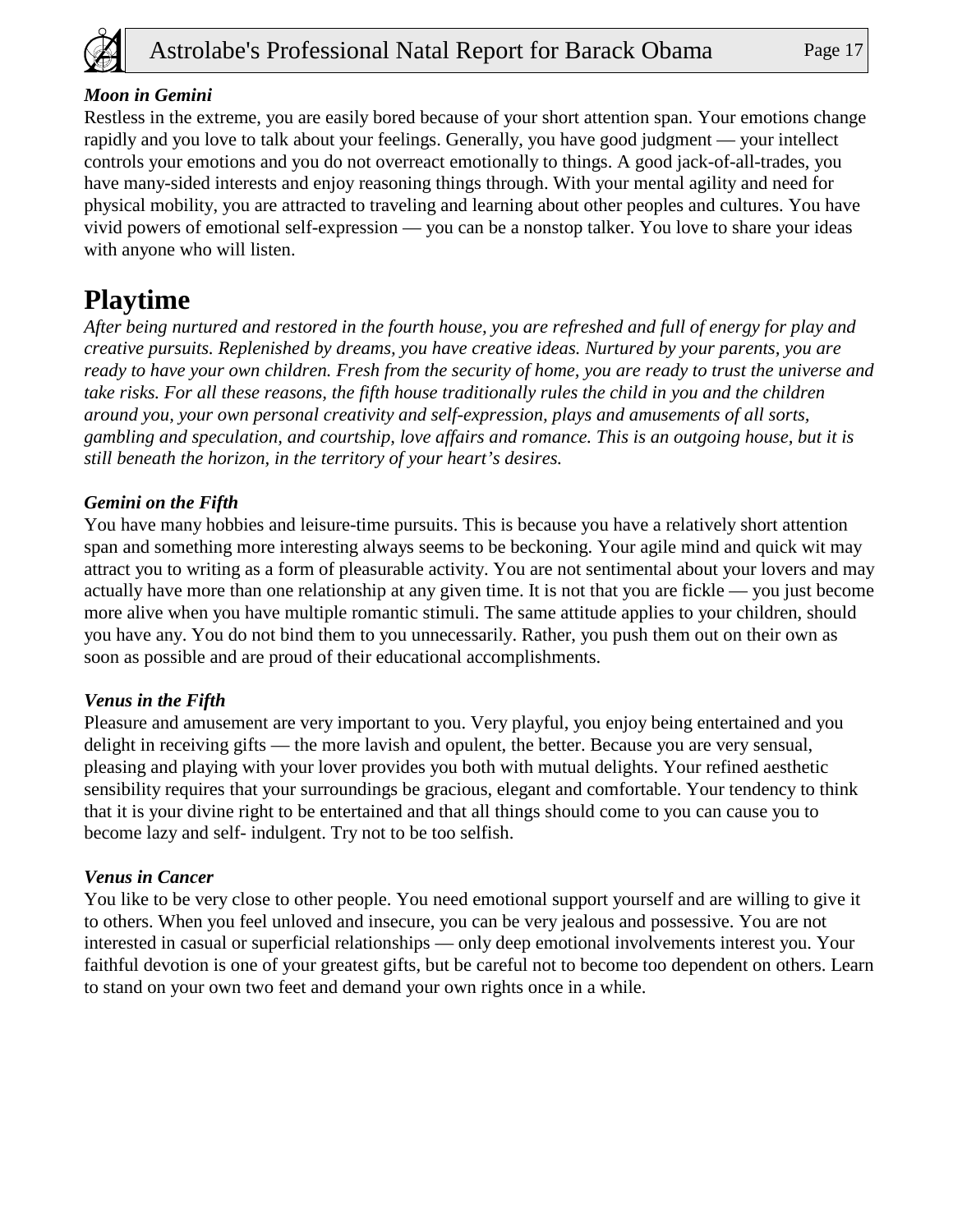

### **Taking Care of Business**

*After the candle-lit dinner comes the credit-card bill. Courtship is followed by the nitty-gritty of married*  life: babies, diapers and saving up for college. After your creative impulse comes the need to learn the *technique of actually making something. And if you overexpend your energy, you get health problems. The sixth house rules taking care of business on an everyday level. This includes your job, paying bills and keeping the house clean. It also includes maintaining your body with medical checkups and a daily regimen of nutrition and exercise. In the old books it ruled servants, and it can by extension rule the way you offer service to others. It also ruled useful animals, particularly small ones like cats, dogs, chickens and pigs. Today this usually means small pets, which exist in the personal, intimate part of your life that is signified by houses that lie below the horizon.*

### *Cancer on the Sixth*

You want to mother everyone, either at your place of work, or by taking care of the practical details of their lives. You are a very caring person and you tend to take on all of the worries and responsibilities of others that you possibly can in order to relieve these poor souls of their burdens. Knowing what people need sometimes even before they do, you have a sixth sense about the way to treat the public. When you feel secure and at peace, you can be very effective at giving others what they need when they need it, and you can be a popular leader. But when you are not feeling secure, you get moody and crabby and are difficult to get along with. Your health is tied more to your moods than it is to proper nutrition and exercise. It is most important that you keep an upbeat and positive outlook, for then your health and other aspects of your life will shine.

### *Sun in the Sixth*

Long-range goals are more important to you than immediate satisfactions. You have the discipline and strength of mind to be able to put off fun and see beyond the moment. A very good worker, you love to use tools and to develop and use complicated techniques. A good craftsman, you can be trusted with seeing to it that the minor but important details of a project have been properly taken care of. You have very high personal standards and are very self-critical. Your sometimes obsessive concern with hygiene and proper health care can lead you to endorse enthusiastically the latest health fads.

### *Sun in Leo*

More than a bit of a showoff, you love to be the center of attention. But others do not usually mind because they tend to enjoy your genuine warmth and affection. Very spirited and willful, proud and self-important at times, you demand your own way. You are quite honest, however, and the respect of others is very important to you. You never compromise yourself and you pursue your goals with persistence and dedication. Your regal presence and demeanor draw you to positions of leadership and authority. But beware of being overly hardheaded, domineering, ostentatious or patronizing or you will lose the goodwill and admiration that you enjoy. Very theatrical, you live life on a grand scale wherever and whenever possible. Your strength and energy vitalizes those who come in contact with you.

### *Mercury in the Sixth*

Your mind is disciplined, orderly and practical. You are very good at learning new skills and advanced techniques. You love to use tools in your work, and take great pride in keeping them in tip-top shape. You are a careful, precise worker and a bit of a perfectionist. You run the danger of being so super-critical that you worry needlessly about small details and bring all progress to a halt. Appropriate careers include clerical work, writing, teaching, and training others to use the skills that you have worked so hard to develop.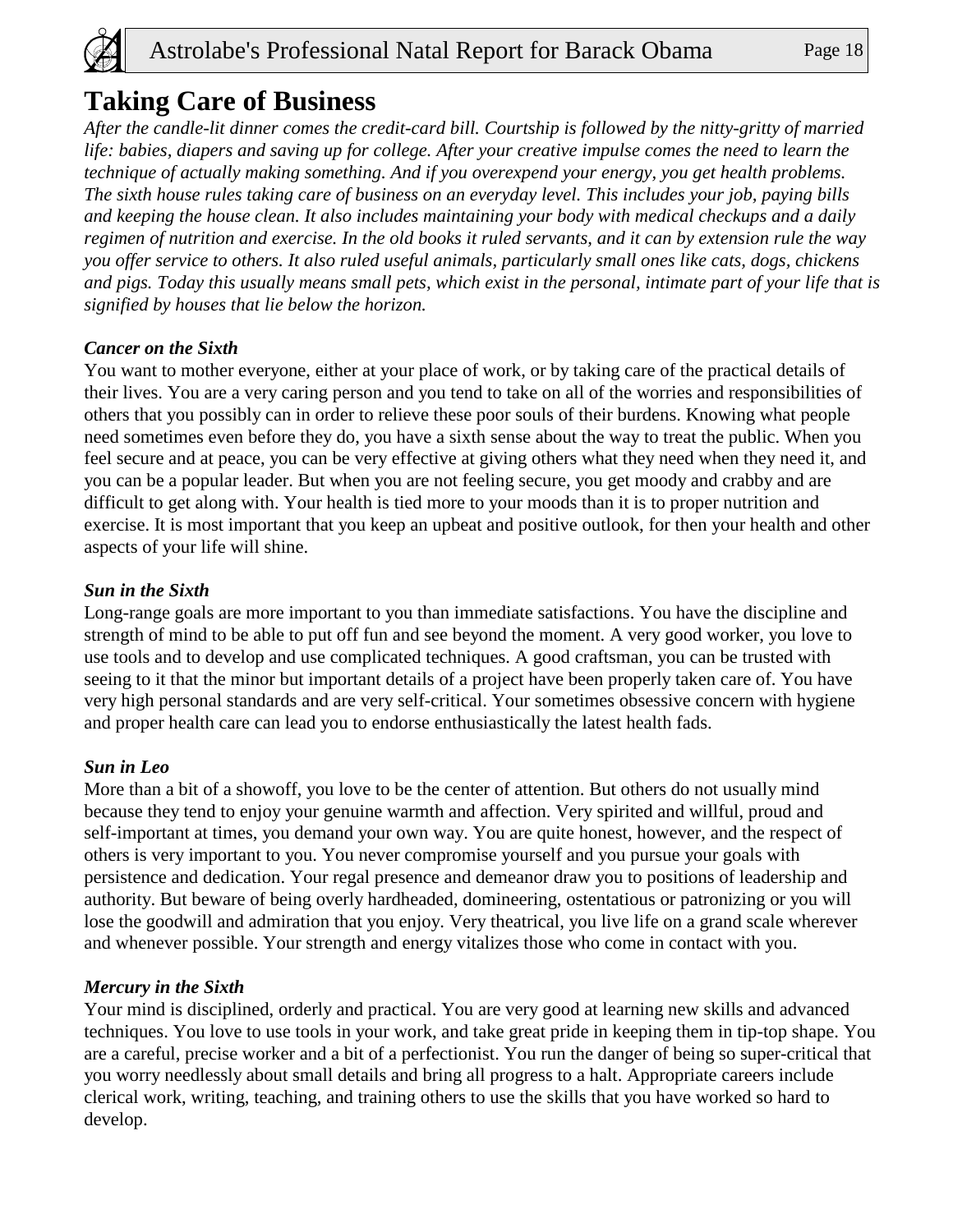

### *Mercury in Leo*

You appreciate truth and honesty, not only practicing it yourself but also expecting it in others. You are usually convinced that your own ideas are correct, and you enjoy persuading others of their correctness. In fact, you can be stubborn about your beliefs and principles, and can get defensive when they are challenged. You also have a talent for organizing, directing and planning, and take delight in being asked for your advice and counsel.

# **Relating One-to-One**

*If you courted in the fifth house and woke up in the sixth yoked to another in a daily routine, the seventh house gives you a chance to hammer out a relationship of true equals. The goal is wedded bliss and a true sense of relatedness, but along the way there may be fights as you each define your individuality and establish your own territory. Not only is the seventh the traditional house of marriage, it is also the house of open enemies, your sparring partners in life. In general, since the first house is you yourself, the seventh house, directly opposite, is the other person in a variety of situations. Besides signifying a marriage or sparring partner, the seventh house rules business partners, or those on the other side of a desk, such as consultants, lawyers, therapists or astrologers.*

### *Leo on the Seventh*

You seek personal and business partners of whom you can be proud, and are attracted to those who are powerful, dominant and self-directed. Be careful that all of this overwhelming energy is not directed toward you, for you could find yourself locked in an awesome battle of wills in order to maintain the independence that you value so highly. You have high aspirations for partnerships, and see alliances as one way to attain your social, political or cultural aspirations. You may go out of your way to attract those whose mere association with you can move you ahead in the world. Beware of the temptation to flatter and fawn over those you want to attract, because it does not really become you.

### *Mars in the Seventh*

You are very competitive, and love to be involved in personal and business relationships where you can observe your partner and then act or react each time he or she decides to do something. This may make your relationship seem more like a battleground. If you are both aware that this is what is really going on and enjoy it, this should work out all right. Still, cooperation is not one of your most noticeably positive character traits. If you make a special effort to see things from the other's point of view, life with your partner will go a lot smoother.

### *Mars in Virgo*

Very careful and systematic, you pay great attention to details. You seek perfection and sometimes get bogged down searching for the ultimate when adequacy would have been sufficient. You dislike abstractions, preferring whatever is practical, useful and demonstrable. You have a strong and enduring sense of personal responsibility, and you demand that others be as responsible and upright as you are. Very critical of yourself and others, sometimes you carry this too far and become intolerant of others and their right to choose their own lifestyles.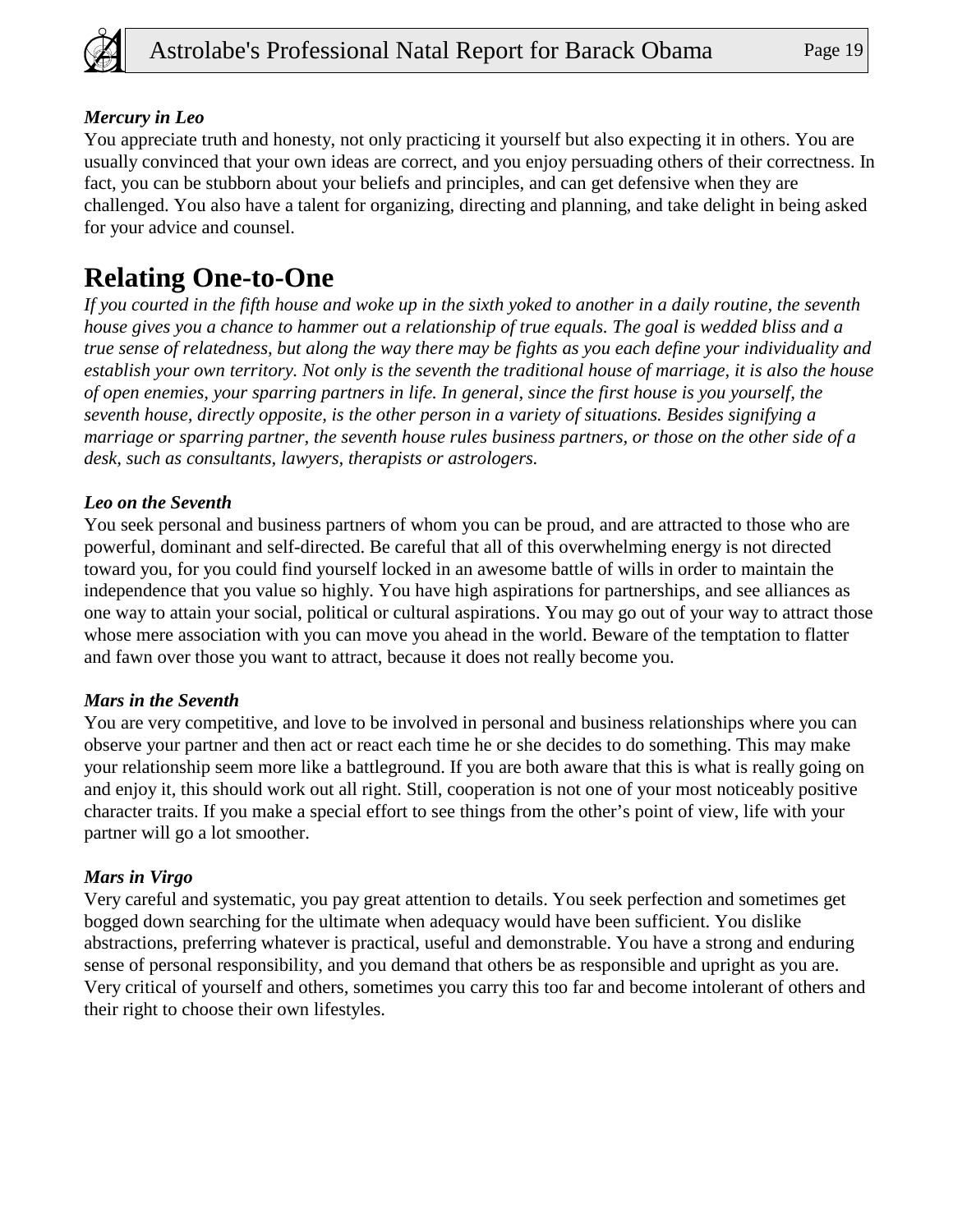

### *Uranus in the Seventh*

You demand complete and total freedom in relationships. Should you marry, there will be something unique and different about the union, perhaps something that will shock others because of the relative incongruities between you and your beloved. Should your partner try to tie you down somehow, you will become very restless and impatient and do something to assure your continuing freedom, even if that involves leaving the relationship completely. The only kind of people with whom you are comfortable are those that you find stimulating, exciting and challenging.

### *Uranus in Leo*

You are part of an age group that demands complete and total freedom of self-expression. You and your peers want to make your mark in the world according to your own lights and will brook no interference from traditional authority figures, especially if they attempt to mold or shape you in any way. You are honest and forthright, but a bit offbeat and eccentric. The lack of self-discipline may hinder you from reaching your goals as quickly as you would like.

### *Pluto in the Seventh*

Relationships will be the cause of major life crises for you. You tend to take partnerships (both business and personal) very seriously and you become intensely emotional about them. Because you tend to attract others who are as strong-willed as you are, and because you are so intense, relationships often seem to be more like battlefields than mutually satisfying experiences. You have a deep and abiding interest in studying human motivations and would make a good counselor if you are so inclined. Try, however, to avoid the continuing temptation to deal with others through guilt or some other subtle form of manipulation.;

#### *Pluto in Virgo*

Your entire generation was born at a time that saw profound changes in society's attitude toward work, duty and responsibility. There were also fundamental changes in attitudes toward personal health and nutrition.

#### *North Node in the Seventh*

You're a very social person, so much so that you would rather be out partying and generally interacting with others than staying at home alone. Those you relate to, especially your spouse or business partner, will tend to determine the type of lifestyle that you lead. Be careful not to carry your other-oriented impulses too far though — you don't want to become overly dependent on someone else. If you do, you'll feel totally lost should you be parted from them for whatever reason. To feel properly balanced psychologically, you need to realize that you have important personal and private needs that must be met, at least once in a while.

#### *North Node in Leo*

When it comes to dealing with others, you prefer to take the leadership role, and you enjoy administering and organizing group activities. Others tend to listen to your suggestions because you tend not to be domineering or patronizing. You love to entertain in a big way, and are at your best when throwing a large and lavish party. Your popularity and social success are assured as long as you don't take others for granted Do resist any temptation to become snobbish and arrogant.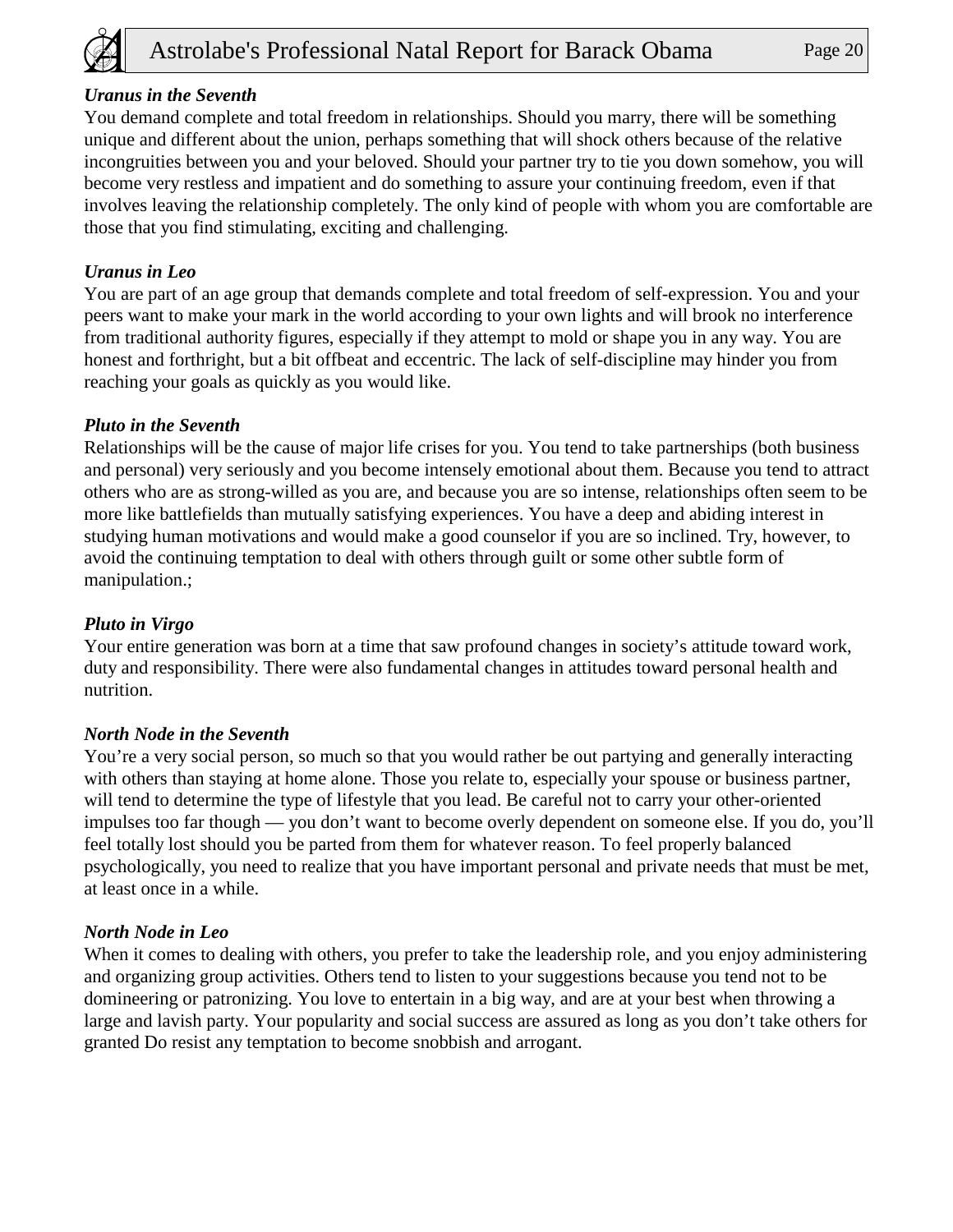

### **Merging into Something Larger**

*Having achieved a relationship of equals in the seventh house, you are ready to give up your separateness in the eighth, merging in sexual union and becoming one on a deep emotional level. If the second house was about grasping and possessing, the eighth is about sharing and letting go. While the second rules your own money, the eighth rules how you deal with other people's money and how you pool resources. On a mundane level the eighth rules taxes, but on a fundamental level it can rule giving up anything you value, including your ego and even your body. In relaxing your grasp on what you find most dear, you may find that you are really not as dependent on it as you thought. In relinquishing, you achieve a new level of freedom, and feel lighter, renewed and more alive. Related to all this, the eighth signifies mysteries such as death and resurrection, magic and the occult, and the deep parts of the psyche that are beyond our conscious grasp.*

### *Virgo on the Eighth*

You are very fastidious when it comes to sexual matters — you tend to subject potential partners to minute inspection before getting involved with them. The advantage of all this analysis is that it can certainly weed out the losers ahead of time, but the obvious disadvantage is that spontaneity seems to disappear and the romance of mating becomes cool and detached and laboratory-like. You are also prudent and cautious about investing the resources of yourself or others, which, in the long run, gives you excellent business credentials. You will reap the benefits of careful, controlled growth and will still be around long after the dashing speculators have disappeared.

### *Libra on the Eighth*

Mood and atmosphere are all-important for you when it comes to sexual matters. You quite simply cannot function if there is any stress or tension in your life. When you can relax, you bring to any liaison a warmth and refinement that your partner will appreciate. You prefer attractive, elegant surroundings and can make yourself seem like an oasis of sanity in the midst of a turbulent desert. You can be quite indecisive, however, and, rather than be alone, you may string more than one partner along before finally choosing. You generally have a detached and balanced sense of judgment and may therefore be very good at giving investment advice to others.

### *No planets in the Eighth*

The eighth house of your horoscope contains no planets. This definitely does not mean that you will not enjoy a rewarding sex life or that you will never have any resources to invest or to share in common with another. What it does mean is that these issues will not be as paramount in your life as they are for others. You will experience a certain amount of disequilibrium and/or joy about these matters, but no more than the average person experiences.

### **Expanding Your Conscious Awareness**

*Approaching the highest point in the sky, the ninth house wafts you up and out of your rut, giving you a broad and lofty view of the terrain beneath. Whereas the third ruled basic schooling and short trips, the ninth rules higher education and long-distance travel. It removes you from your everyday routine so you can see the overall pattern, the overlooked connections between things. It rules all-embracing concepts (such as your philosophy of life) and institutions (like religion and law) that stand over society and keep it bound together. It can also signify your teachers and mentors, your library, and all else that broadens your outlook.*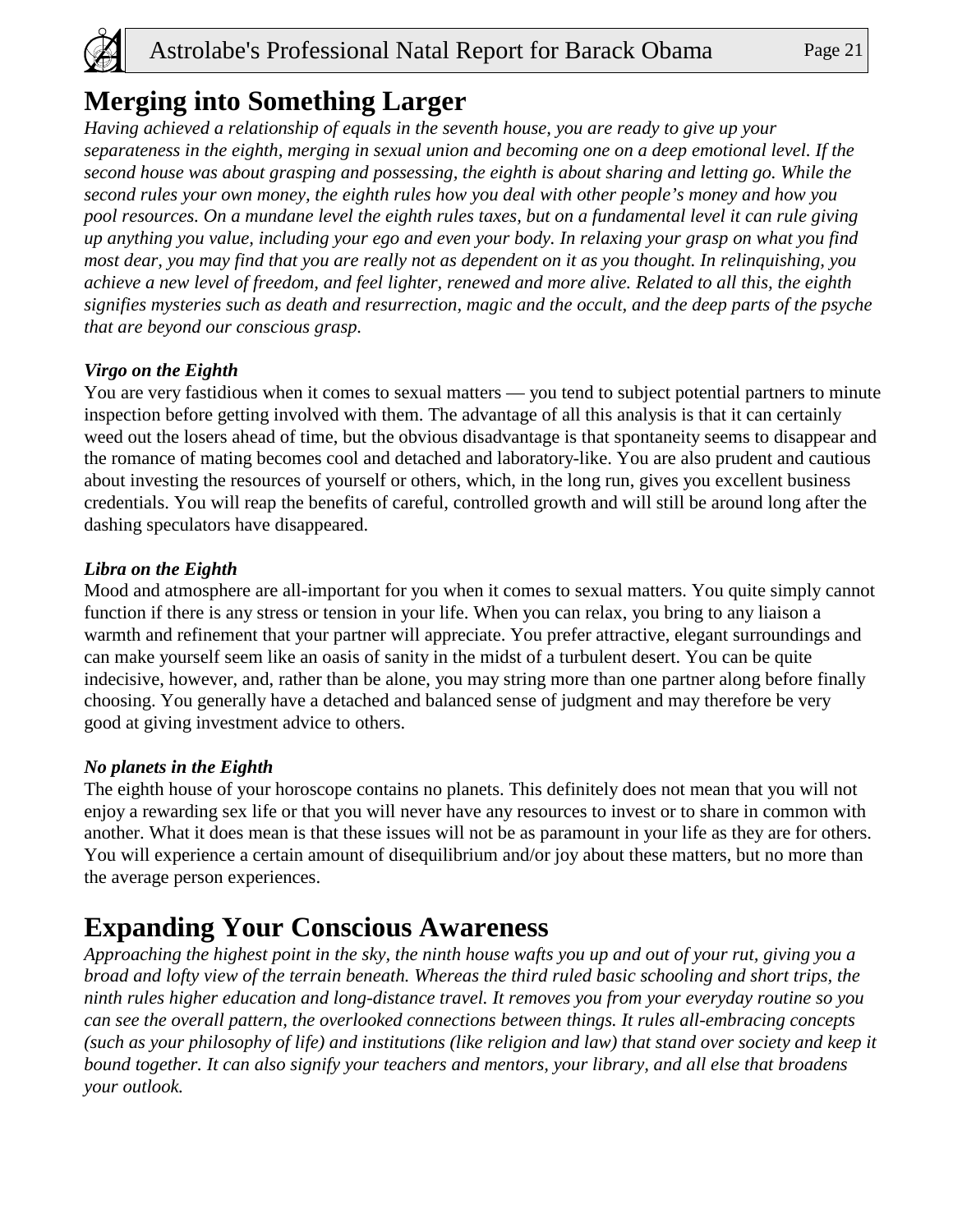

### *Scorpio on the Ninth*

Once you have become interested in a question involving morality, ethics or doctrine, you pursue it tenaciously until you have come to terms with it. As such, you tend to become totally committed to certain causes or viewpoints, and may defend them zealously. You must learn that most criticisms of your pet causes are offered on an intellectual level, and that there may be more than one side to a question. Just because you have rejected a particular viewpoint does not mean that those who espouse it are attacking you personally. You might try being less dogmatic and fanatic in your beliefs.

### *Neptune in the Ninth*

You are fascinated by faraway peoples and worlds. An idealist and a dreamer, you have difficulty dealing with everyday details and realities — you would rather solve the world's problems than wash the dishes or do the laundry. Very compassionate and kind, you enjoy helping society's misfits and unfortunates. Your faith in the ultimate nobility and high standards of those you meet often finds you disillusioned and disappointed when you wake up to the fact that your idols really do have clay feet after all. Make sure that the causes you espouse are really worth the sacrifices you are willing to make for them.

### *Neptune in Scorpio*

You, and your entire generation, are extremely interested in anything deep and mysterious. You will explore and idealize the benefits that can accrue from the study of the occult, healing and psychology. You are willing to experiment with substances like drugs in order to push your understanding of your inner being to the extreme.

### **Your Public Self**

*If the fourth house showed your roots and where you came from, the tenth shows what you are ultimately aiming at in life. Whereas the sixth shows your daily job and how you make a living, the tenth signifies your career, your personal contribution, your reputation and what you become known for. Some astrologers also believe that the fourth house signifies one parent, and the tenth signifies the other. The tenth-house parent is most likely the one who prepares you for the world. The closer a planet is to the Midheaven, the more likely that planet is to be the major significator of your life's direction.* 

#### *Scorpio on the Tenth*

You do not mind assuming a position "behind the scenes" as long as you feel that you are being effective in making things happen. You combine ambitiousness with a fixed intensity of purpose. Once you have determined a course of action, you cannot be shaken from it, even if you are wrong. Your decisions are usually correct though, because they result from long and painstaking research. Beware of a tendency to always pursue things ruthlessly. Try conciliation with others — don't always be so willing to push things to a crisis.

### *No planets in the Tenth*

You have no planets in the tenth house of your horoscope. This definitely does not mean that you will not have an illustrious or satisfying career — or that you will never be properly motivated to be a success in life. Far from it, it means that these issues are not as important for you as they are for many others. It may indicate that your career goals will be driven by influences from outside of you, so pay close attention to positive opportunities that are presented to you. Look to the house and aspects of Saturn to get further information on where you are more likely to be disciplined and organized in your life.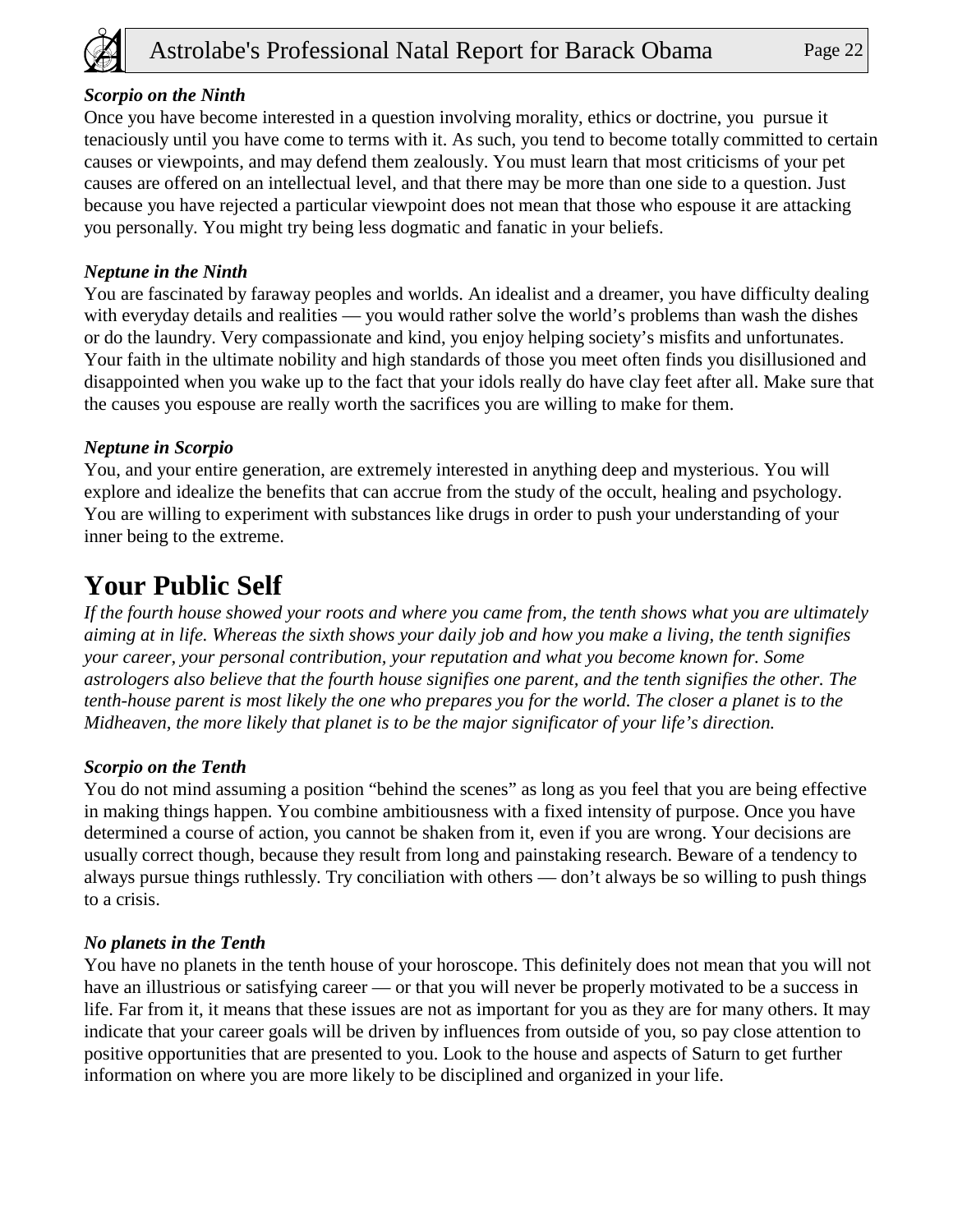

### **Your Circle of Acquaintances**

*The eleventh is the last house of relationships: not brothers, sisters and neighbors who just happen to be around you, not one-to-one partners, but the circle of friends and associates whom you actively choose. It shows the way you make and keep friendships, the organizations you join, the networking you do, and the general way you interact with groups. After you have established yourself as an individual and learned to form personal relationships with others, you are ready to think about the common good. This is why the eleventh often signifies groups dedicated to social or other sorts of collective improvement.*

### *Sagittarius on the Eleventh*

You are attracted to friendships and associations that allow you to expand your awareness of the world around you. You like to be intellectually stimulated by your friends and delight in spending time with them in conversation about your mutual, wide-ranging interests. You may also have several friends with whom you like to travel. Inherently restless, you learn much by being exposed to people from cultures different from your own. The worst thing that can happen to you is to have your friends make emotional demands on you. You are quite uncomfortable with the thought that anyone else might become dependent on you or vice versa. Given that others keep their distance, however, you can be generous and openhanded.

### *No planets in the Eleventh*

The eleventh house of your horoscope contains no planets. This does not mean that you will never have friends or associates or that you will never be active in groups that express your philosophy of life. It simply indicates that these are not paramount issues for you. From time to time, influences from outside you may cause you to become more active in these areas, but this will be temporary rather than life-long.

# **The Hidden You**

*The twelfth house is where planets go just after they have risen. Here planets are still wet behind the ears, blinking in the sunlight and unsteady on their feet. Feeling completely vulnerable, planets in the twelfth tend to hide. Their energies can become repressed and secretive, and sometimes they lurk as complexes in the subconscious. This is why the twelfth is associated with self-sabotage, with hidden enemies, and with prison and whatever else makes you feel confined. The traditional association with hospitals and prisons suggest that constructive ways of dealing with twelfth-house problems include helping others who are similarly repressed or confined. Also, some with a strong twelfth-house emphasis become successful as undercover workers or as the power behind the throne.*

### *Capricorn on the Twelfth*

You have grand ideas about how to better your own lot and the lot of everyone else. You have developed schemes and plans that cannot miss, but something seems to be holding you back. You have a nagging and persistent fear of failure that makes you agonize about taking the initial steps necessary to get things moving. This overly practical side of your nature confuses you because you do not like to think of yourself in that light. Learn to put it to good use by altering your plans so that they proceed on a strict schedule that allows for little error. If you can remain satisfied with small but significant gains and lower your expectations for quick feedback, you can satisfy both sides of your nature.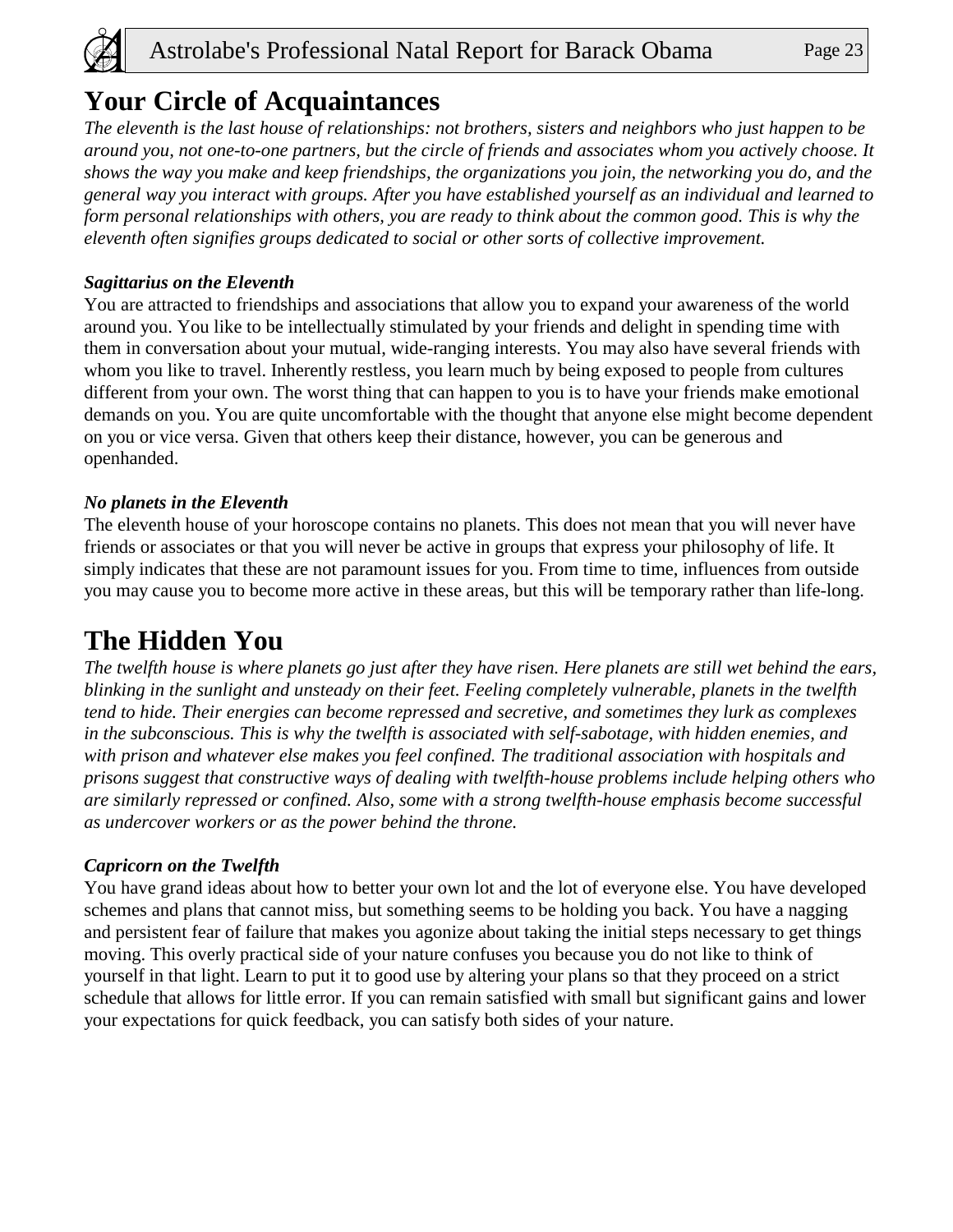

### *Jupiter in the Twelfth*

You have a gentle, unselfish demeanor about you and you are kind and generous to those who are less fortunate than you. Quiet and humble, you prefer to avoid the limelight, doing the best you can from behind the scenes. You delight in the peace, quiet and sustenance of your own inner world. At times, you have problems caused by your tendency to be extravagant in your gestures — but this is not usually the case.

### *Jupiter in Aquarius*

Your personal growth occurs when you have the freedom to do things in new and interesting ways — this brings out your natural inventiveness. You are an individualist, but you are also attracted to mass movements that emphasize social betterment and you will devote much time and energy to their efforts. Very fair-minded and objective, you have extraordinary skills at organization and administration.

### *Saturn in the Twelfth*

You have a feeling that your personal world is not and never will be stable. Also, you feel that you can never impose the sense of order and discipline on your surroundings that you think you need in order to be at peace with yourself. This can lead to deep-seated feelings of inferiority and accompanying bouts of depression. These unreasonable fears probably stem from some unfortunate occurrence early on in your life. It is important for you to realize that the reason for these fears is long since past and that they are no longer relevant to your present life. Be patient and things will more than likely look better for you the older (and wiser) you get.

### *Saturn in Capricorn*

Very serious-minded and mature, you have the ability to take on responsibilities and to carry out important duties. You can also be trusted to be extremely practical and thrifty. A good organizer, you are the ideal one to be counted on to take a clearly defined project through to its logical conclusion. An achiever, you pride yourself on your ability to focus your attention totally on some worthy goal and then attain it.

# **A Mirror of Your Uniqueness**

*As you've seen, this report has been based on the position of the Sun, Moon and planets at the moment of your birth, as viewed from the place on Earth where you were born. This relationship of planets, stars and Earth is unique and never will be repeated. Like the genes that determine your body and temperament, your astrological chart is made up of the same basic parts that other humans have. However, as with your genes, the arrangement of these parts applies only to you.* 

*Like the unique patterning of your DNA, your birth chart symbolizes the raw materials you've been given from which to fashion your life -- in other words, the deck you've been dealt. Now that you're more conscious of what you have to work with, the way you play your cards is up to you.* 

*Nobody is perfect. As well as being given our special strengths and beauties, everyone born is presented with special problems to solve and special lessons to learn. Knowing what you have to work with, you will be better able fill in (or at least understand and accept) what you lack. Then you can appreciate and develop your special gifts, and grow in the life directions that are right for you and you alone.*